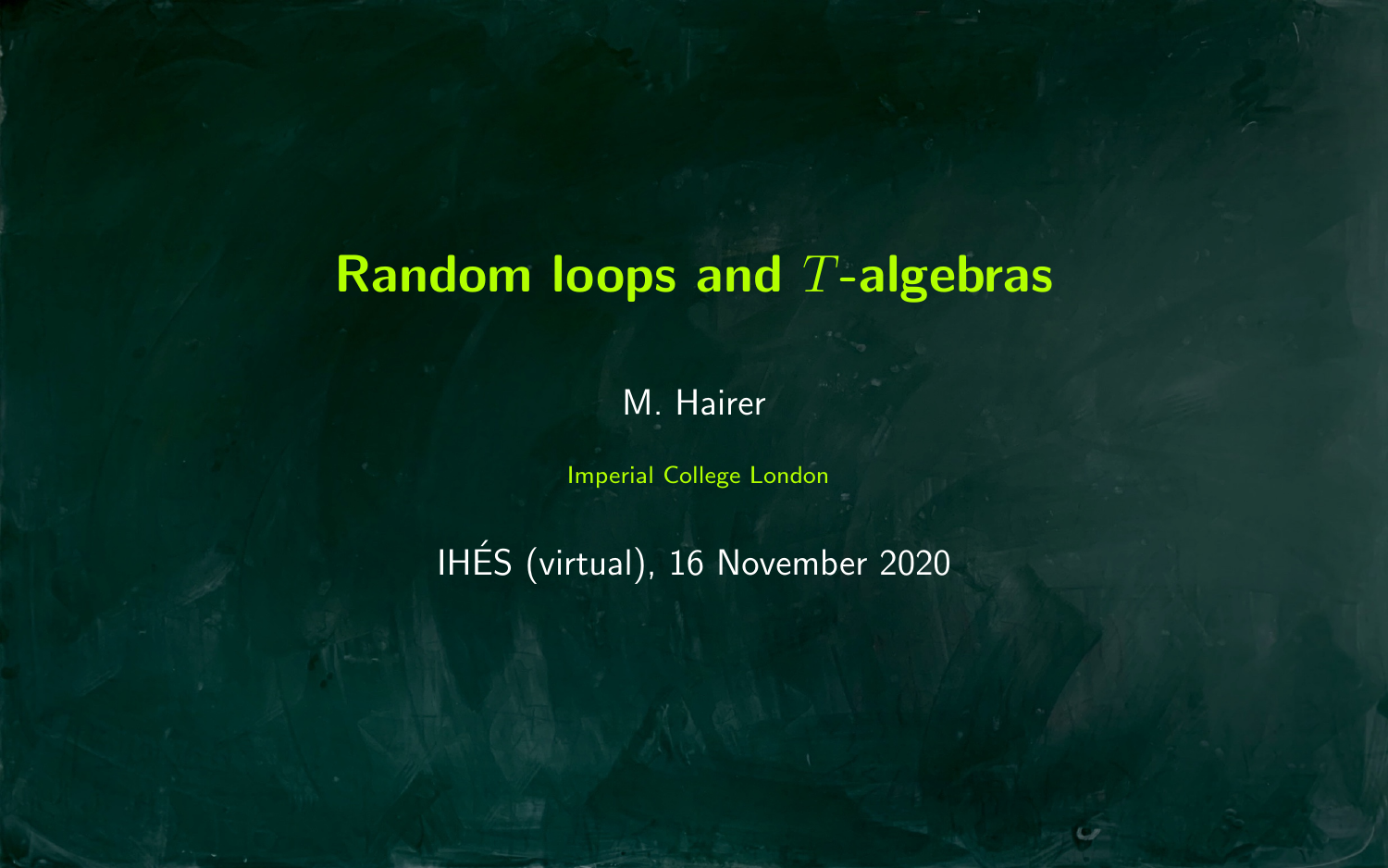#### Stochastic quantisation

Basic idea: Consider discrete approximation to "Euclidean QFT"  $\,e^{-\beta S(\varphi)}\,D\varphi$  so  $\varphi$  belongs to finite-dimensional vector space. This is invariant for stochastic evolution

$$
d\varphi=-\nabla S(\varphi)\,dt+\sqrt{2/\beta}\,dW\;,
$$

for  $W$  a Brownian motion with covariance structure adapted to the metric determining the gradient  $\nabla$ .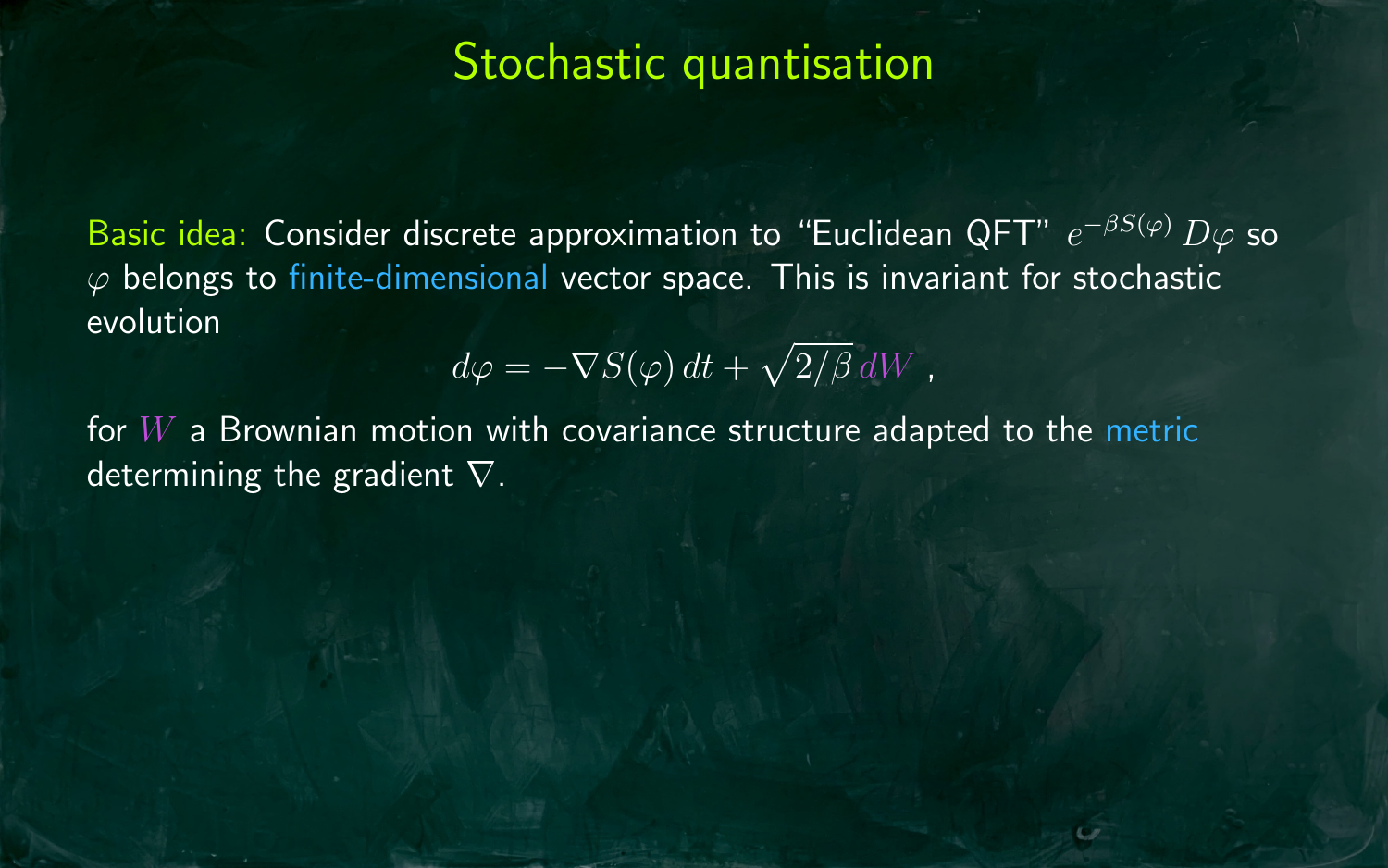#### Stochastic quantisation

Basic idea: Consider discrete approximation to "Euclidean QFT"  $\,e^{-\beta S(\varphi)}\,D\varphi$  so  $\varphi$  belongs to finite-dimensional vector space. This is invariant for stochastic evolution

$$
d\varphi=-\nabla S(\varphi)\,dt+\sqrt{2/\beta}\,dW\;,
$$

for  $W$  a Brownian motion with covariance structure adapted to the metric determining the gradient  $\nabla$ .

Hope: Maybe one can pass to the limit for the dynamic?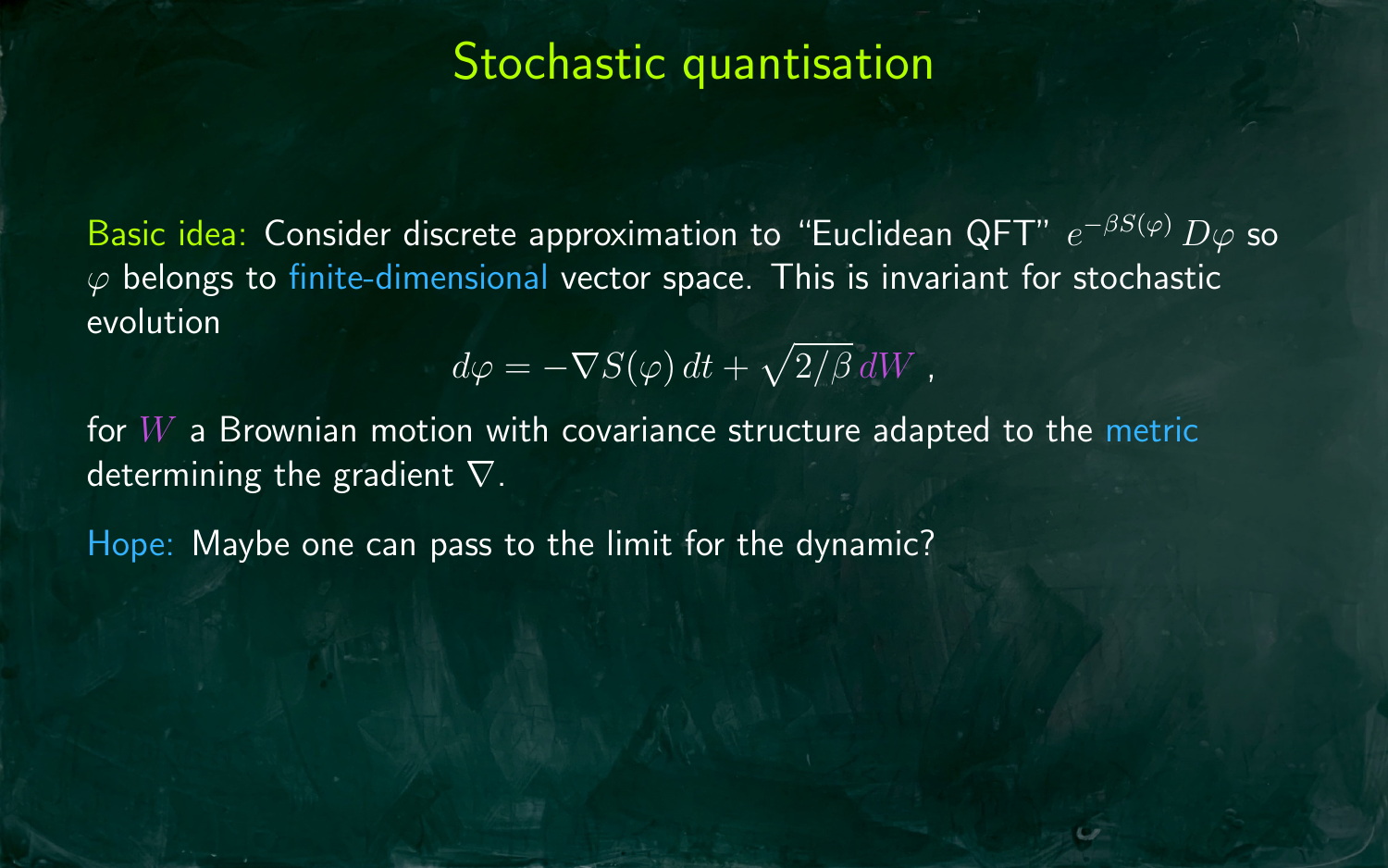#### Stochastic quantisation

Basic idea: Consider discrete approximation to "Euclidean QFT"  $\,e^{-\beta S(\varphi)}\,D\varphi$  so  $\varphi$  belongs to finite-dimensional vector space. This is invariant for stochastic evolution

$$
d\varphi=-\nabla S(\varphi)\,dt+\sqrt{2/\beta}\,dW\;,
$$

for  $W$  a Brownian motion with covariance structure adapted to the metric determining the gradient  $\nabla$ .

Hope: Maybe one can pass to the limit for the dynamic?

 $1D\sigma$ -model: Field configurations given by loops on Riemannian manifold:  $u\colon S^1\to \mathcal{M},\, S(u)=\int_{S^1}g_u(\partial_xu,\partial_xu)\,dx,$  usual Dirichlet energy.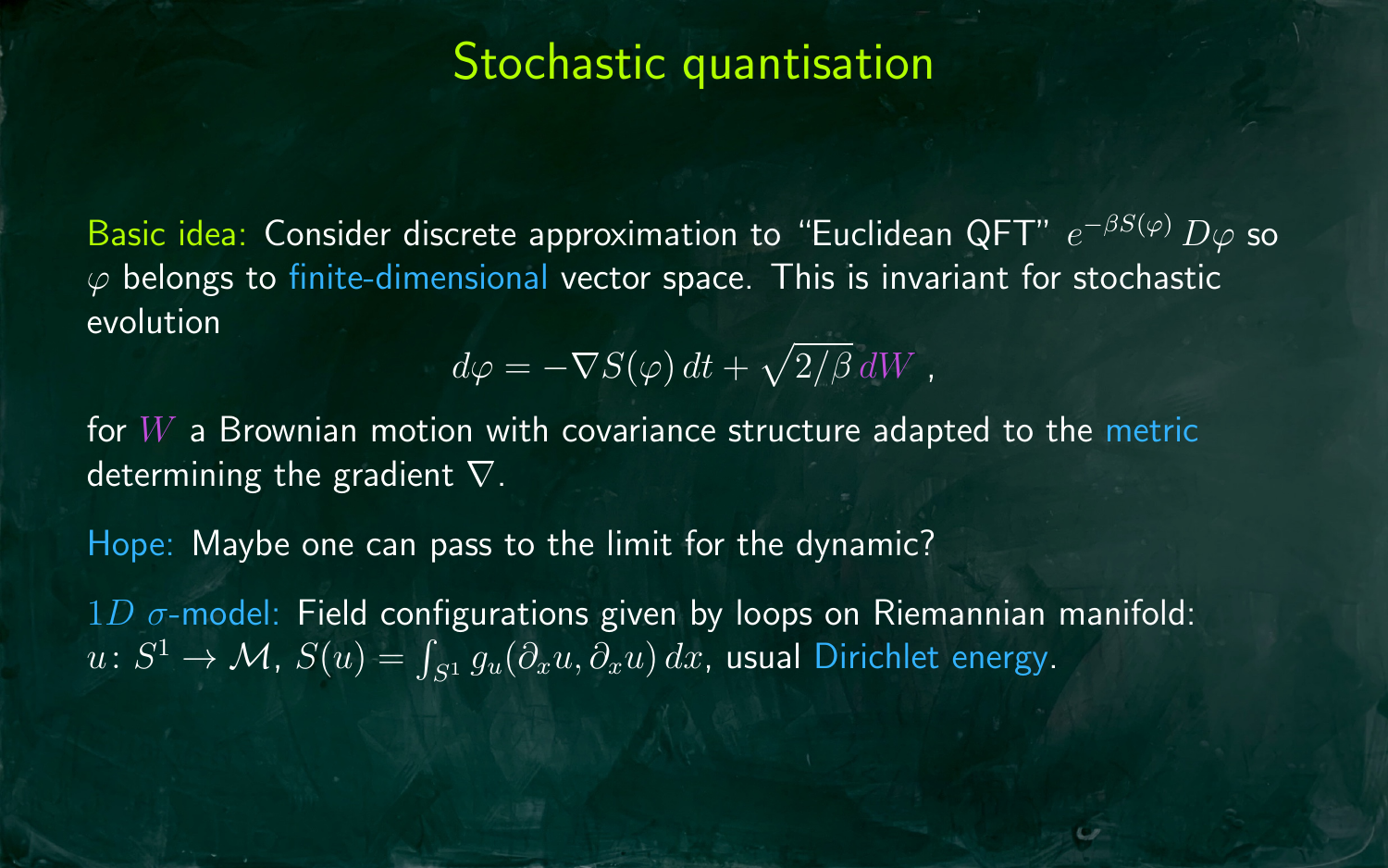### Formal Gibbs measure

Brownian loop measure on manifold  $(M, g)$  formally given (for some c) by

$$
\mathbf{P}(Du) \propto \exp\left(-\int_{S^1} \left(\frac{1}{2}g_u(\partial_x u, \partial_x u) - cR(u)\right)dx\right) \,^{\omega}Du''.
$$

Scalar curvature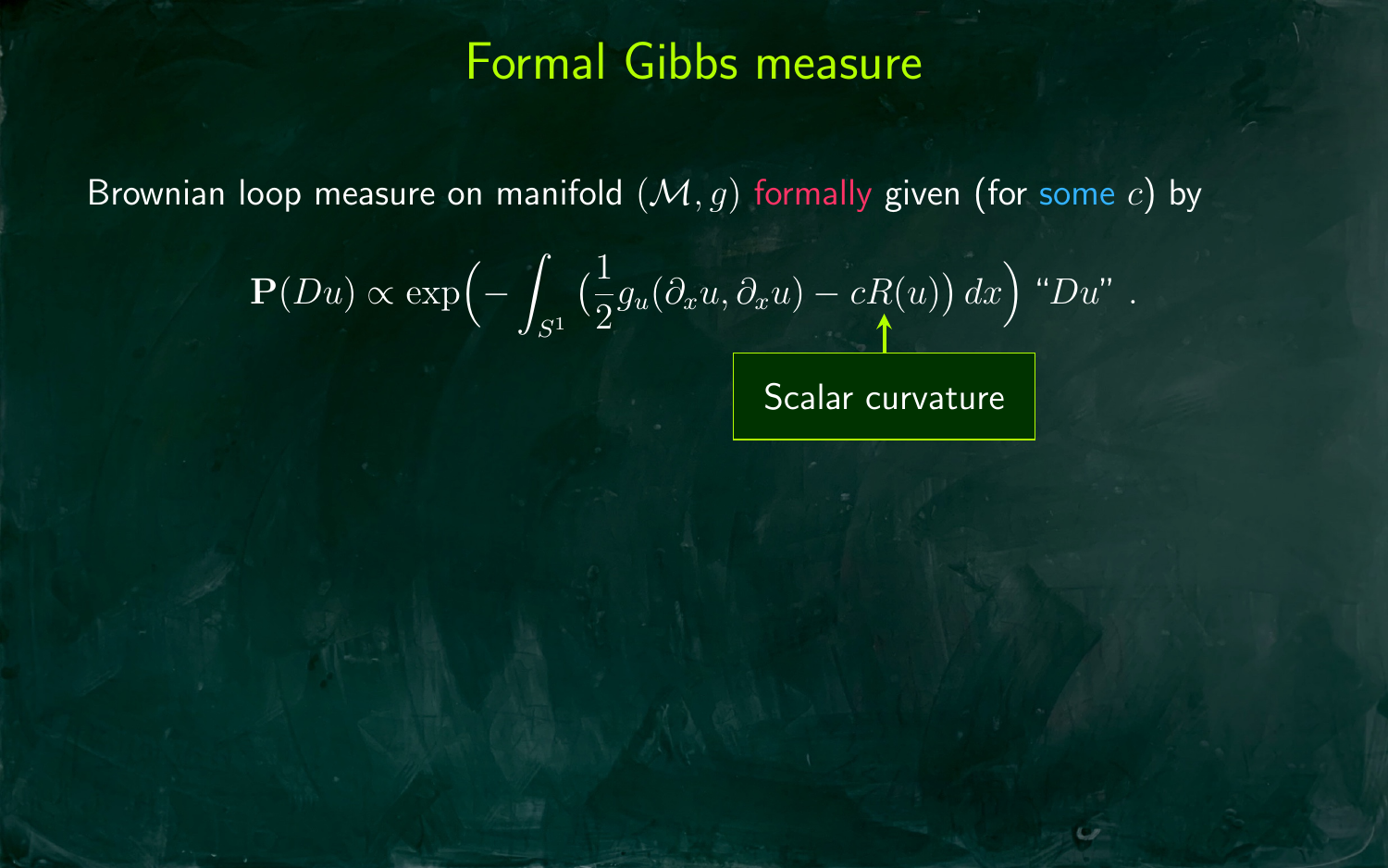### Formal Gibbs measure

Brownian loop measure on manifold  $(M, g)$  formally given (for some c) by

$$
\mathbf{P}(Du) \propto \exp\left(-\int_{S^1} \left(\frac{1}{2}g_u(\partial_x u, \partial_x u) - cR(u)\right) dx\right) \,^{\mu}Du''.
$$

Formally invariant for SPDE

$$
\partial_t u = \nabla_{\partial_x u} \partial_x u + c \nabla R(u) + \sqrt{2g(u)} \xi.
$$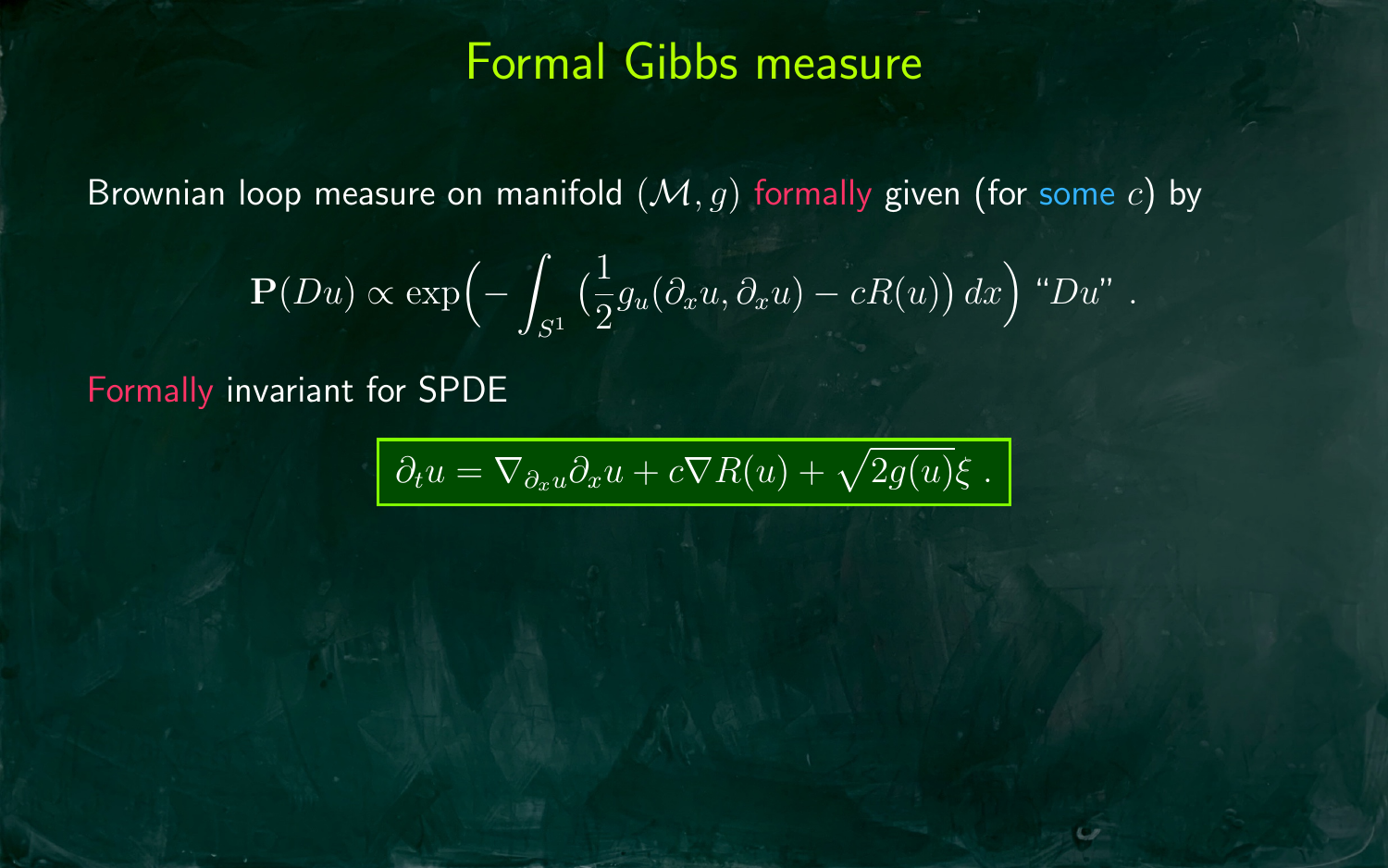### Formal Gibbs measure

Brownian loop measure on manifold  $(M, q)$  formally given (for some c) by

$$
\mathbf{P}(Du) \propto \exp\left(-\int_{S^1} \left(\frac{1}{2}g_u(\partial_x u, \partial_x u) - cR(u)\right) dx\right) \,^{\mu}Du''.
$$

Formally invariant for SPDE

$$
\partial_t u = \nabla_{\partial_x u} \partial_x u + c \nabla R(u) + \sqrt{2g(u)} \xi.
$$

In local coordinates

$$
\overline{(\partial_t - \partial_x^2)u^{\alpha} = \Gamma^{\alpha}_{\beta\gamma}(u)\,\partial_x u^{\beta}\partial_x u^{\gamma} + cg^{\alpha\beta}(u)\partial_{\beta}R(u) + \sqrt{2}\sigma_i^{\alpha}(u)\xi_i} \, ,
$$

with  $\sigma_i^\alpha \sigma_i^\beta = g^{\alpha \beta}$ ,  $\Gamma$  Christoffel symbols for Levi-Civita.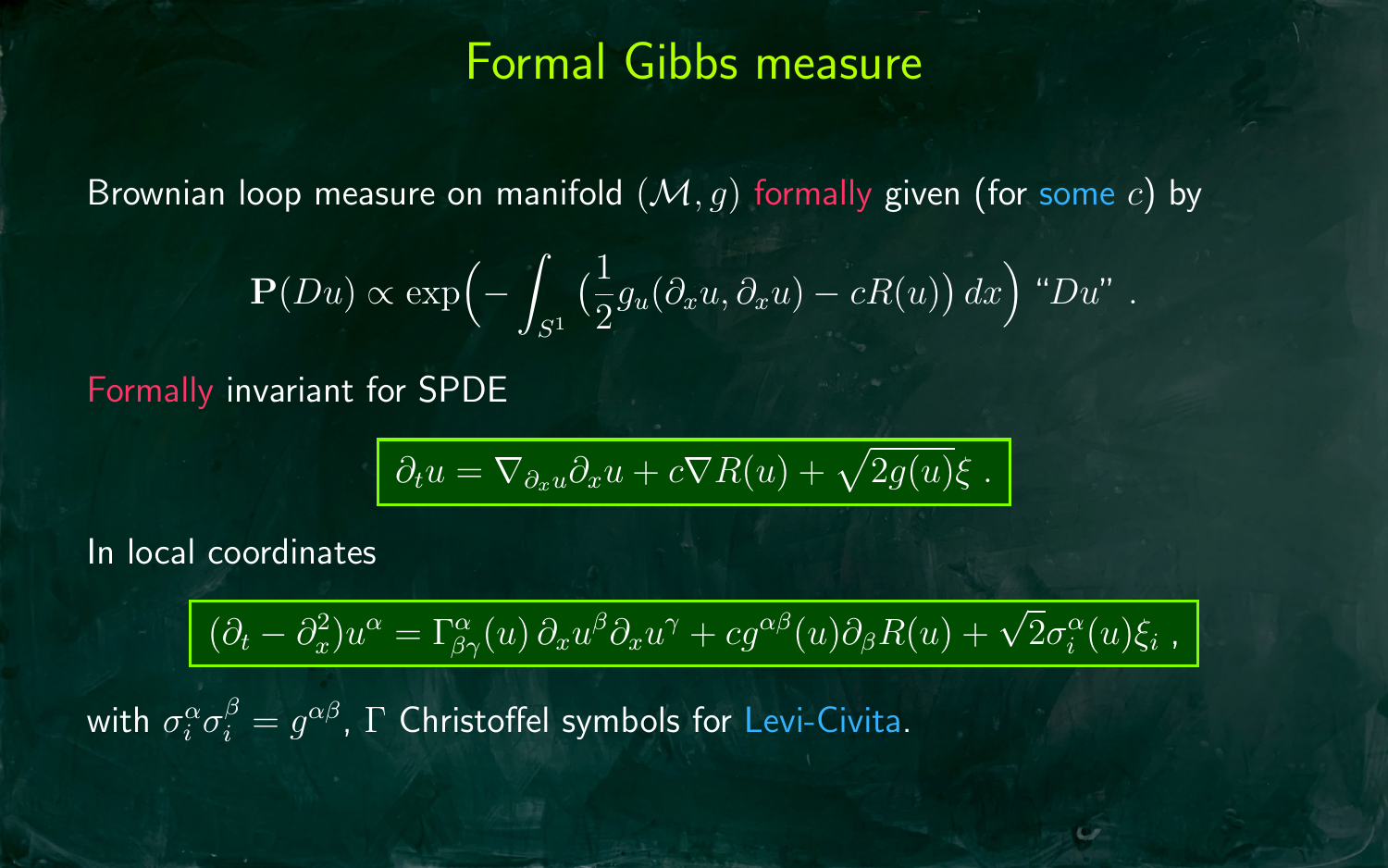Given  $H\in\mathcal{C}^\infty(\mathbf{R}^d,\mathbf{R}^d)$ , write  $U^\varepsilon(\Gamma,\sigma,H)$  for some (formal)  $\varepsilon$ -approximation to

$$
(\partial_t - \partial_x^2)u^\alpha = \Gamma^\alpha_{\beta\gamma}(u)\,\partial_x u^\beta \partial_x u^\gamma + H^\alpha(u) + \sigma_i^\alpha(u)\xi_i \;,
$$

RST yields a collection  $S = \{\{\,^\circ\}, \circ\circ\}, \circ\circ\cdot\}, \circ\cdot\}, \circ\circ\circ\cdot\cdot\}$  of 54 symbols and a valuation map  $\Upsilon_{\Gamma,\sigma}\colon \mathcal{S}\to \mathcal{C}^\infty(\mathbf{R}^d,\mathbf{R}^d)$  s.t.: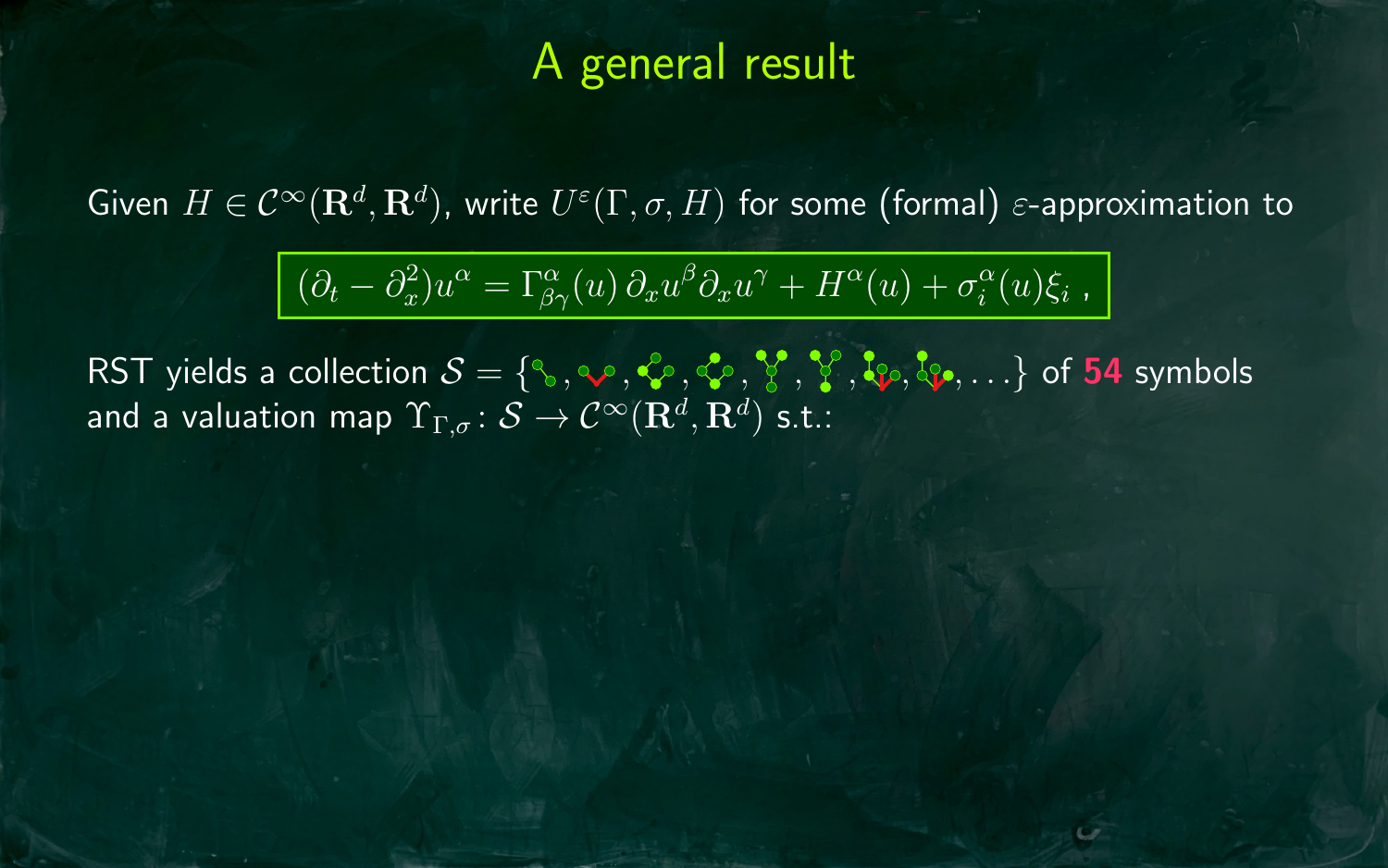Given  $H\in\mathcal{C}^\infty(\mathbf{R}^d,\mathbf{R}^d)$ , write  $U^\varepsilon(\Gamma,\sigma,H)$  for some (formal)  $\varepsilon$ -approximation to

$$
(\partial_t - \partial_x^2)u^{\alpha} = \Gamma^{\alpha}_{\beta\gamma}(u)\,\partial_x u^{\beta}\partial_x u^{\gamma} + H^{\alpha}(u) + \sigma_i^{\alpha}(u)\xi_i,
$$

RST yields a collection  $S = \{\{\,^\circ\}, \circ\circ\}, \circ\circ\cdot\}, \circ\circ\cdot\}, \circ\circ\circ\cdot\cdot\}$  of 54 symbols and a valuation map  $\Upsilon_{\Gamma,\sigma}\colon \mathcal{S}\to \mathcal{C}^\infty(\mathbf{R}^d,\mathbf{R}^d)$  s.t.:

> Comodule structure for two Hopf algebras, allowing to recenter in probability space (renormalisation) and in real space (Taylor-like expansions).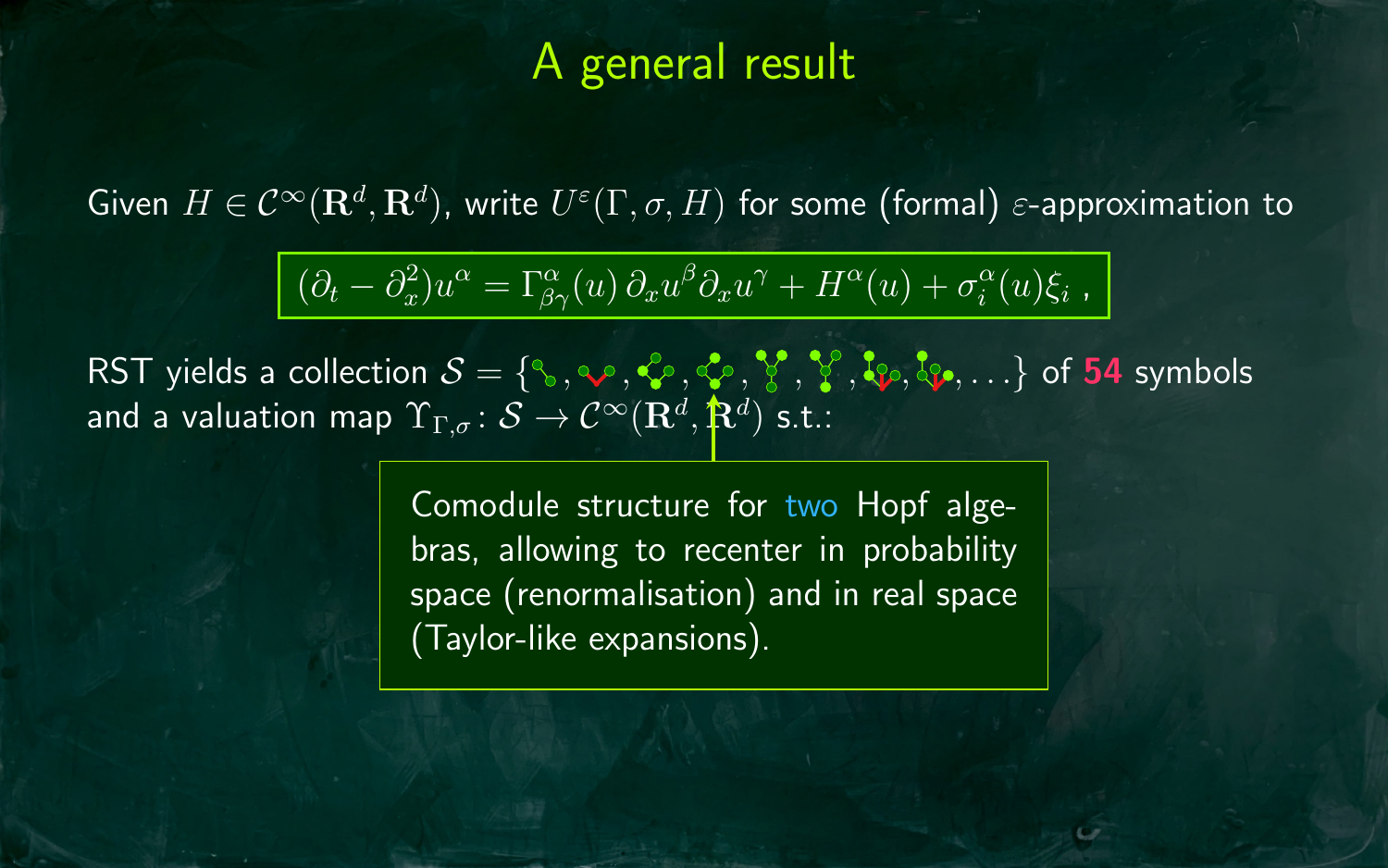Given  $H\in\mathcal{C}^\infty(\mathbf{R}^d,\mathbf{R}^d)$ , write  $U^\varepsilon(\Gamma,\sigma,H)$  for some (formal)  $\varepsilon$ -approximation to

$$
(\partial_t - \partial_x^2)u^{\alpha} = \Gamma^{\alpha}_{\beta\gamma}(u)\,\partial_x u^{\beta}\partial_x u^{\gamma} + H^{\alpha}(u) + \sigma_i^{\alpha}(u)\xi_i,
$$

RST yields a collection  $S = \{ \cdot, \cdot, \cdot \}$ ,  $\cdot \cdot \}$ ,  $\cdot \cdot \}$ ,  $\cdot \cdot \cdot$ ,  $\cdot \cdot \cdot$ , of 54 symbols and a valuation map  $\Upsilon_{\Gamma,\sigma}\colon \mathcal{S}\to \mathcal{C}^\infty(\mathbf{R}^d,\mathbf{R}^d)$  s.t.:

 $\Upsilon_{\Gamma, \sigma}(\circ\circ) \;=\; \sum_i \sigma_i^{\alpha} \sigma_i^{\beta}$  $_{i}^{\beta},\,\, \Upsilon_{\Gamma,\sigma}(\bigvee)\,=\,\Gamma_{\alpha\beta}^{\gamma},$ incoming line  $=$  derivative, joining lines  $=$  contraction of indices.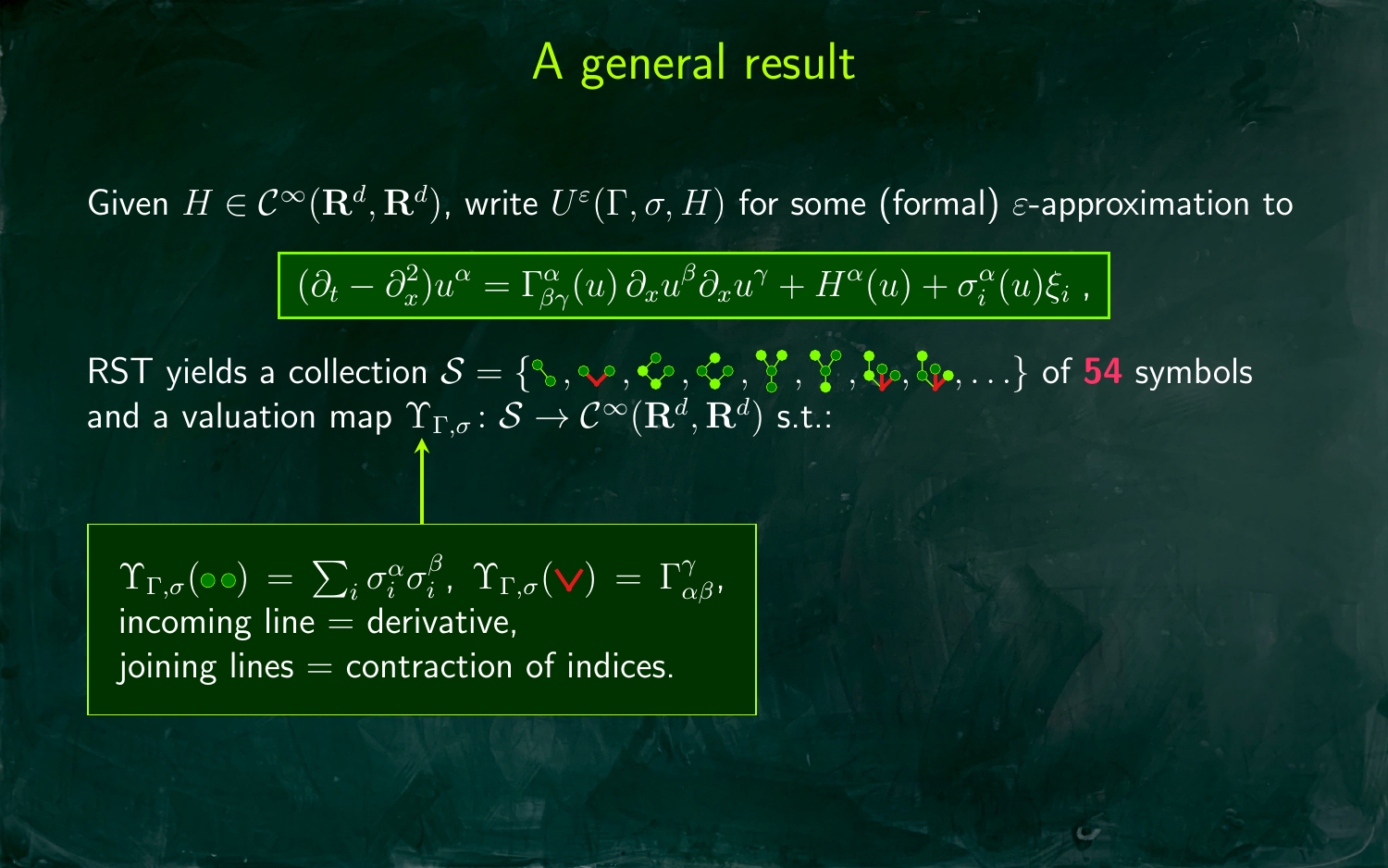Given  $H\in\mathcal{C}^\infty(\mathbf{R}^d,\mathbf{R}^d)$ , write  $U^\varepsilon(\Gamma,\sigma,H)$  for some (formal)  $\varepsilon$ -approximation to

$$
(\partial_t - \partial_x^2)u^\alpha = \Gamma^\alpha_{\beta\gamma}(u)\,\partial_x u^\beta \partial_x u^\gamma + H^\alpha(u) + \sigma_i^\alpha(u)\xi_i \;.
$$

RST yields a collection  $S = \{ \cdot, \cdot, \cdot \}$ ,  $\cdot \cdot \}$ ,  $\cdot \cdot \}$ ,  $\cdot \cdot \cdot$ ,  $\cdot \cdot \cdot$ , of 54 symbols and a valuation map  $\Upsilon_{\Gamma,\sigma}\colon \mathcal{S} \rightarrow \mathcal{C}^\infty(\mathbf{R}^d,\mathbf{R}^d)$  s.t.:

Theorem A (H., Bruned, Chandra, Chevyrev, Zambotti): For every choice of  $\Gamma,\sigma,H$  and every truncation of heat kernel there exist constants  $C^{\text{\tiny BPIZ}}_\varepsilon\in\langle\mathcal{S}\rangle$ such that

$$
U(\Gamma, \sigma, H) = \lim_{\varepsilon \to 0} U^{\varepsilon}(\Gamma, \sigma, H + \Upsilon_{\Gamma, \sigma} C_{\varepsilon}^{\text{BPIZ}}).
$$

 $C_{\varepsilon}^{\text{\tiny BPRZ}}$  do depend on approximation procedure, limit does not.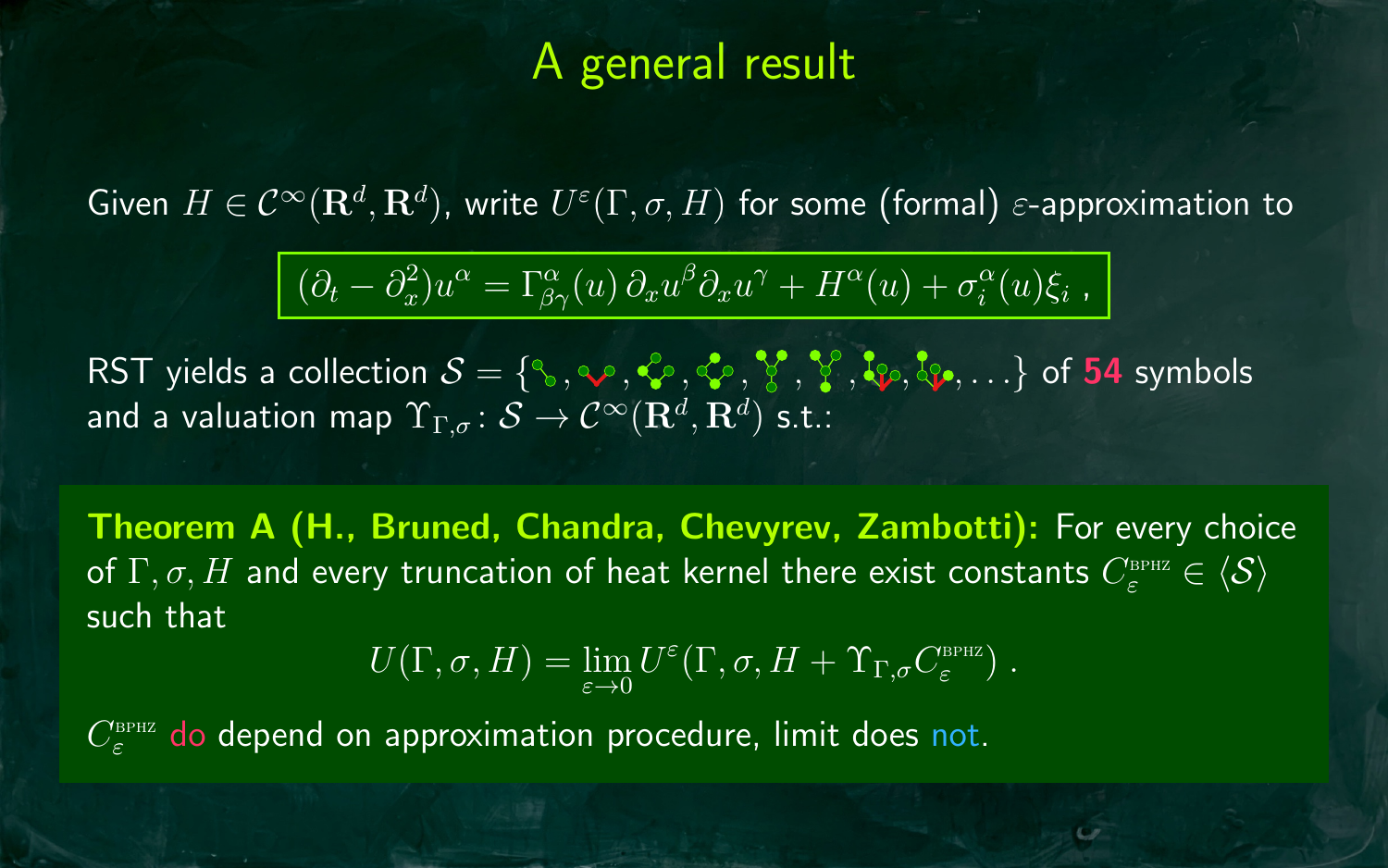Given  $H\in\mathcal{C}^\infty(\mathbf{R}^d,\mathbf{R}^d)$ , write  $U^\varepsilon(\Gamma,\sigma,H)$  for some (formal)  $\varepsilon$ -approximation to

$$
(\partial_t - \partial_x^2) u^\alpha = \Gamma^\alpha_{\beta\gamma}(u) \, \partial_x u^\beta \partial_x u^\gamma + H^\alpha(u) + \sigma_i^\alpha(u) \xi_i \; .
$$

RST yields a collection  $S = \{ \cdot, \cdot, \cdot \}$ ,  $\cdot \cdot \}$ ,  $\cdot \cdot \}$ ,  $\cdot \cdot \cdot$ ,  $\cdot \cdot \cdot$ , of 54 symbols and a valuation map  $\Upsilon_{\Gamma,\sigma}\colon \mathcal{S} \rightarrow \mathcal{C}^\infty(\mathbf{R}^d,\mathbf{R}^d)$  s.t.:

**Theorem** Continuous in all arguments **Jevyrev, Zambotti):** For every choice of  $\Gamma, \sigma, H$  and there exist constants  $C_{\varepsilon}^{\text{\tiny BPIZ}} \in \langle \mathcal{S} \rangle$ such that  $U(\Gamma,\sigma,H)=\lim_{\varepsilon\to 0}U^\varepsilon(\Gamma,\sigma,H+\Upsilon_{\Gamma,\sigma}C^{\tiny\rm BPIZ})\;.$ Continuous in all arguments!

 $C_{\varepsilon}^{\text{\tiny BPRZ}}$  do depend on approximation procedure, limit does not.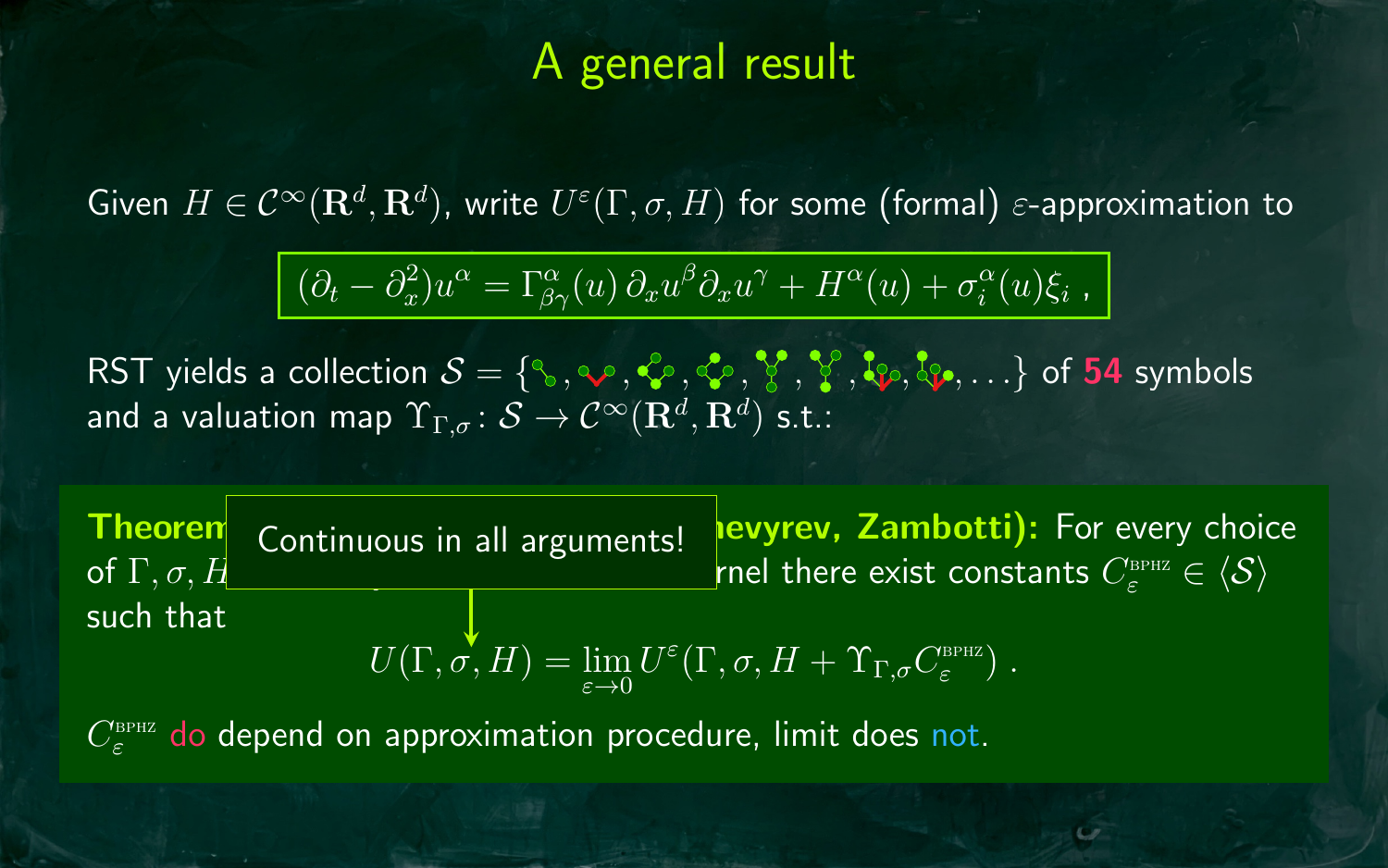#### Preservation of symmetries

Metatheorem: If, for some approximation procedure,  $U^{\varepsilon}$  satisfies a symmetry, then one can find constants  $C_{\varepsilon}$  such that

$$
U^{\rm sym}(\Gamma,\sigma,H)=\lim_{\varepsilon\to 0}U^\varepsilon(\Gamma,\sigma,H+\Upsilon_{\Gamma,\sigma}C_\varepsilon)
$$

also satisfies the symmetry in question. (Also  $C_\varepsilon - C_\varepsilon^\text{\tiny BPIZ} \to \text{const.})$ 

Choice only unique up to  $S^{\text{sym}} \subset \langle S \rangle$ , symmetric counterterms.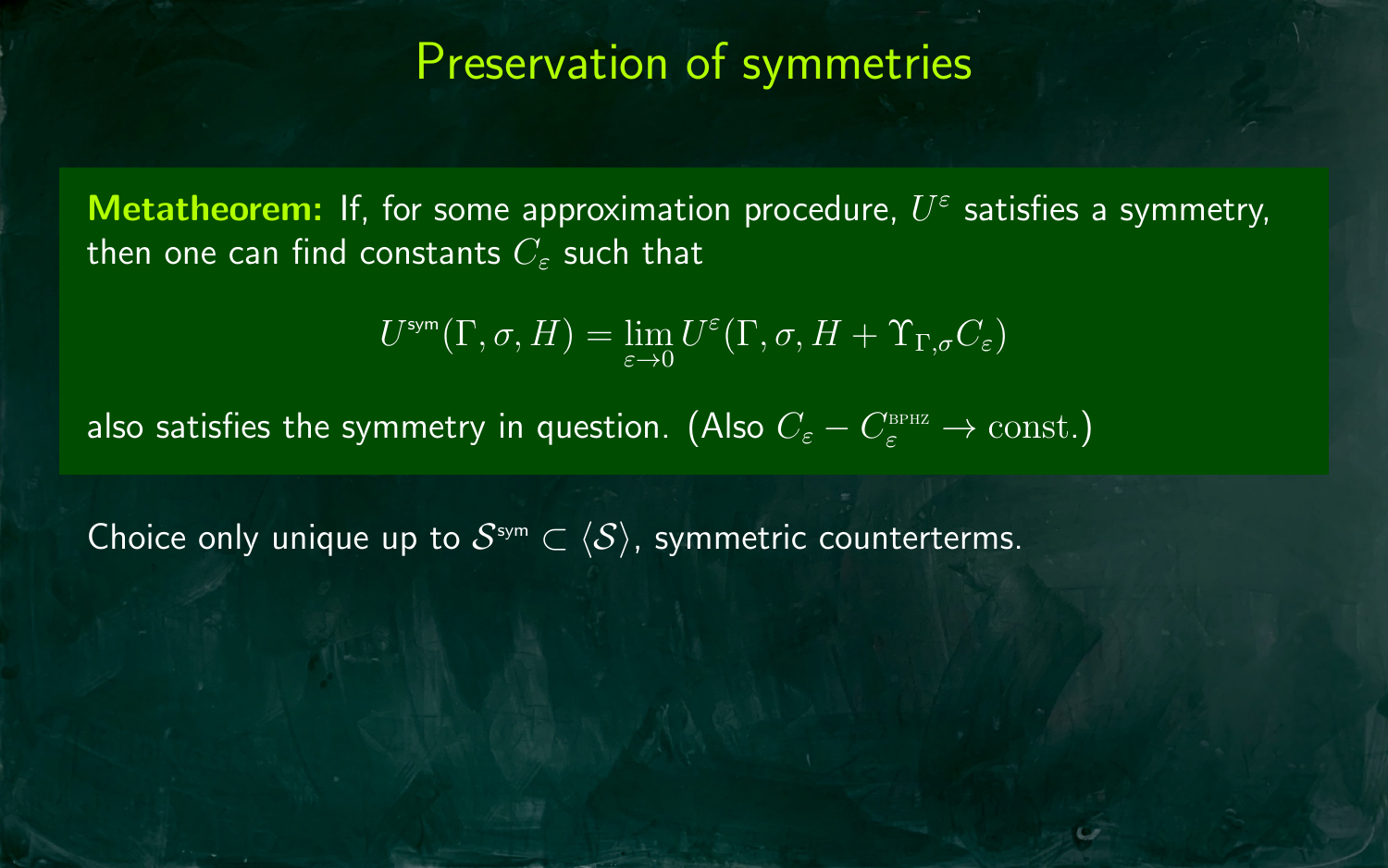#### Preservation of symmetries

Metatheorem: If, for some approximation procedure,  $U^{\varepsilon}$  satisfies a symmetry, then one can find constants  $C_{\varepsilon}$  such that

$$
U^{\rm sym}(\Gamma,\sigma,H)=\lim_{\varepsilon\to 0}U^\varepsilon(\Gamma,\sigma,H+\Upsilon_{\Gamma,\sigma}C_\varepsilon)
$$

also satisfies the symmetry in question. (Also  $C_\varepsilon - C_\varepsilon^\text{\tiny BPIZ} \to \text{const.})$ 

Choice only unique up to  $S^{\text{sym}} \subset \langle S \rangle$ , symmetric counterterms.

1. Yields equivariant ('Stratonovich') solution theories  $U^{\rm geo}$  parametrised by a 15-dimensional affine subspace  $S<sup>geo</sup>$  of vector fields.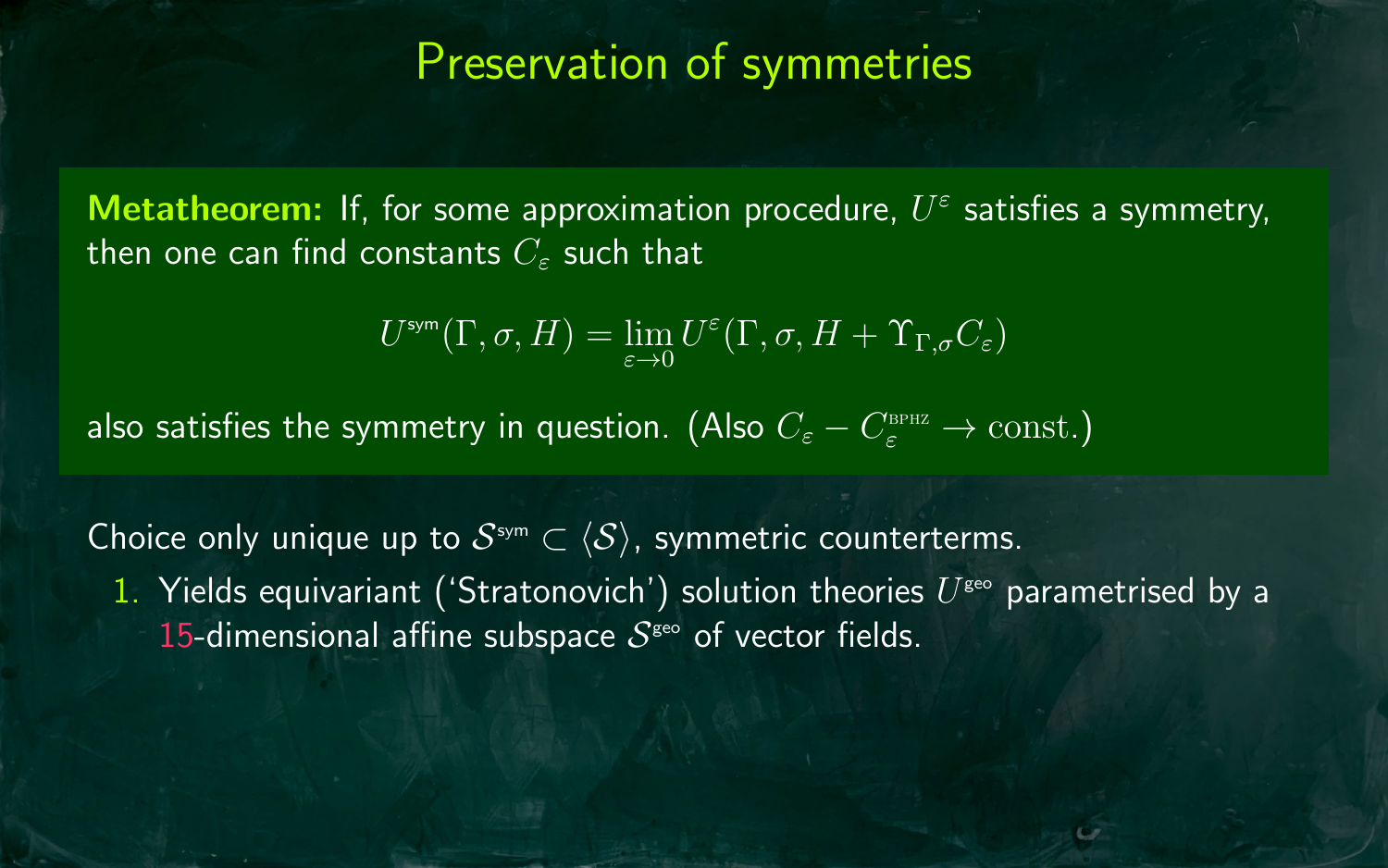#### Preservation of symmetries

Metatheorem: If, for some approximation procedure,  $U^{\varepsilon}$  satisfies a symmetry, then one can find constants  $C_{\varepsilon}$  such that

$$
U^{\text{sym}}(\Gamma, \sigma, H) = \lim_{\varepsilon \to 0} U^{\varepsilon}(\Gamma, \sigma, H + \Upsilon_{\Gamma, \sigma} C_{\varepsilon})
$$

also satisfies the symmetry in question. (Also  $C_\varepsilon - C_\varepsilon^\text{\tiny BPIZ} \to \text{const.})$ 

Choice only unique up to  $S^{\text{sym}} \subset \langle S \rangle$ , symmetric counterterms.

- 1. Yields equivariant ('Stratonovich') solution theories  $U^{\rm geo}$  parametrised by a 15-dimensional affine subspace  $S<sup>geo</sup>$  of vector fields.
- $2. \,$  Yields ('Itô') solution theories  $U^{\text{\tiny{It\hat{o}}}}$  satisfying Itô isometry (law depends only on  $\sigma_i^\alpha\sigma_i^\beta=g^{\alpha\beta})$  parametrised by a  $19$ -dimensional affine subspace  ${\cal S}^{\scriptscriptstyle \rm t\dot\circ}.$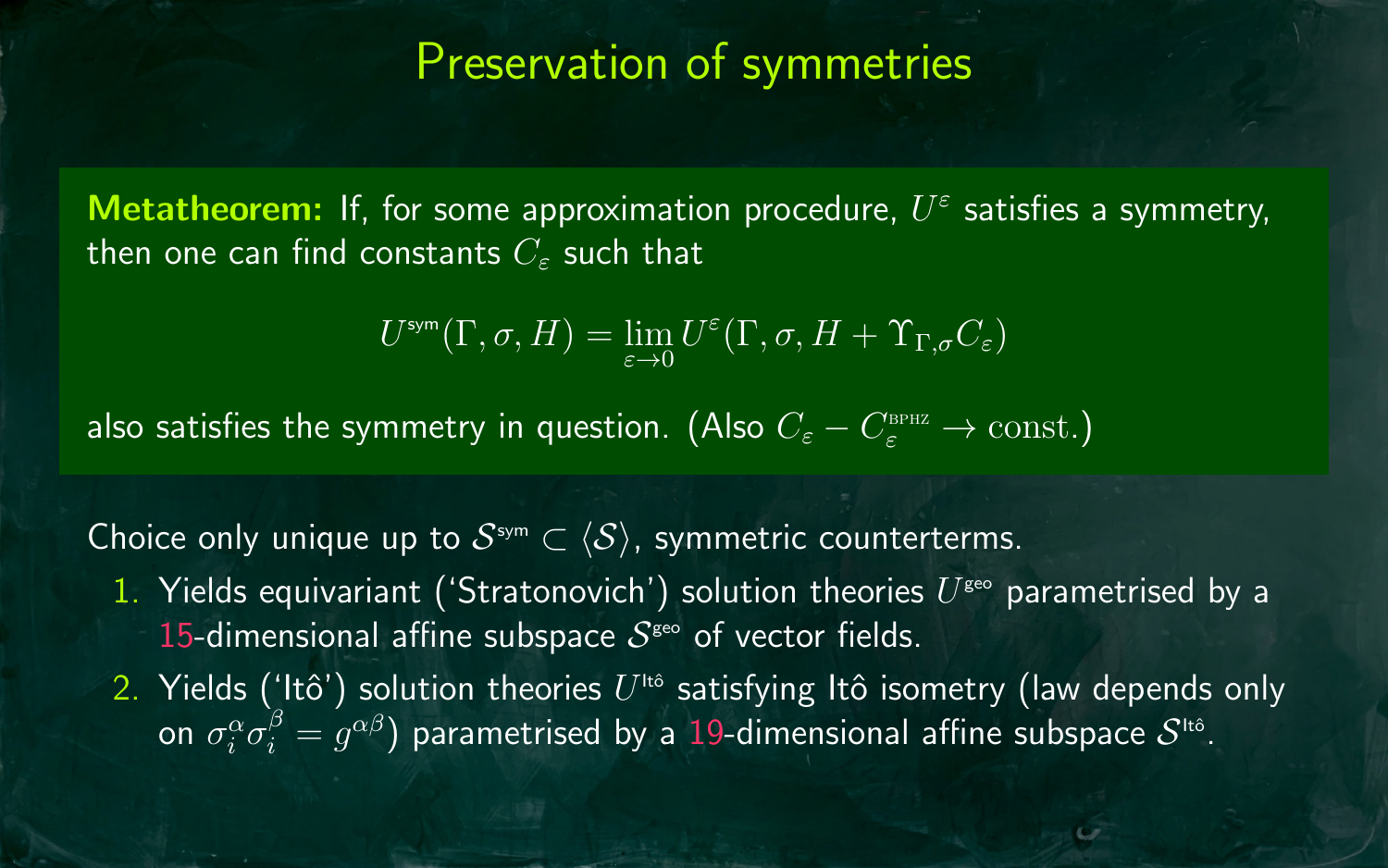### $Itô = Stratonovich!$

**Theorem (Bruned, Gabriel, H., Zambotti):** There exists a *two*-parameter family of solution theories  $U$  satisfying both symmetries simultaneously. All of them coincide with existing notions of solution in all previously studied cases.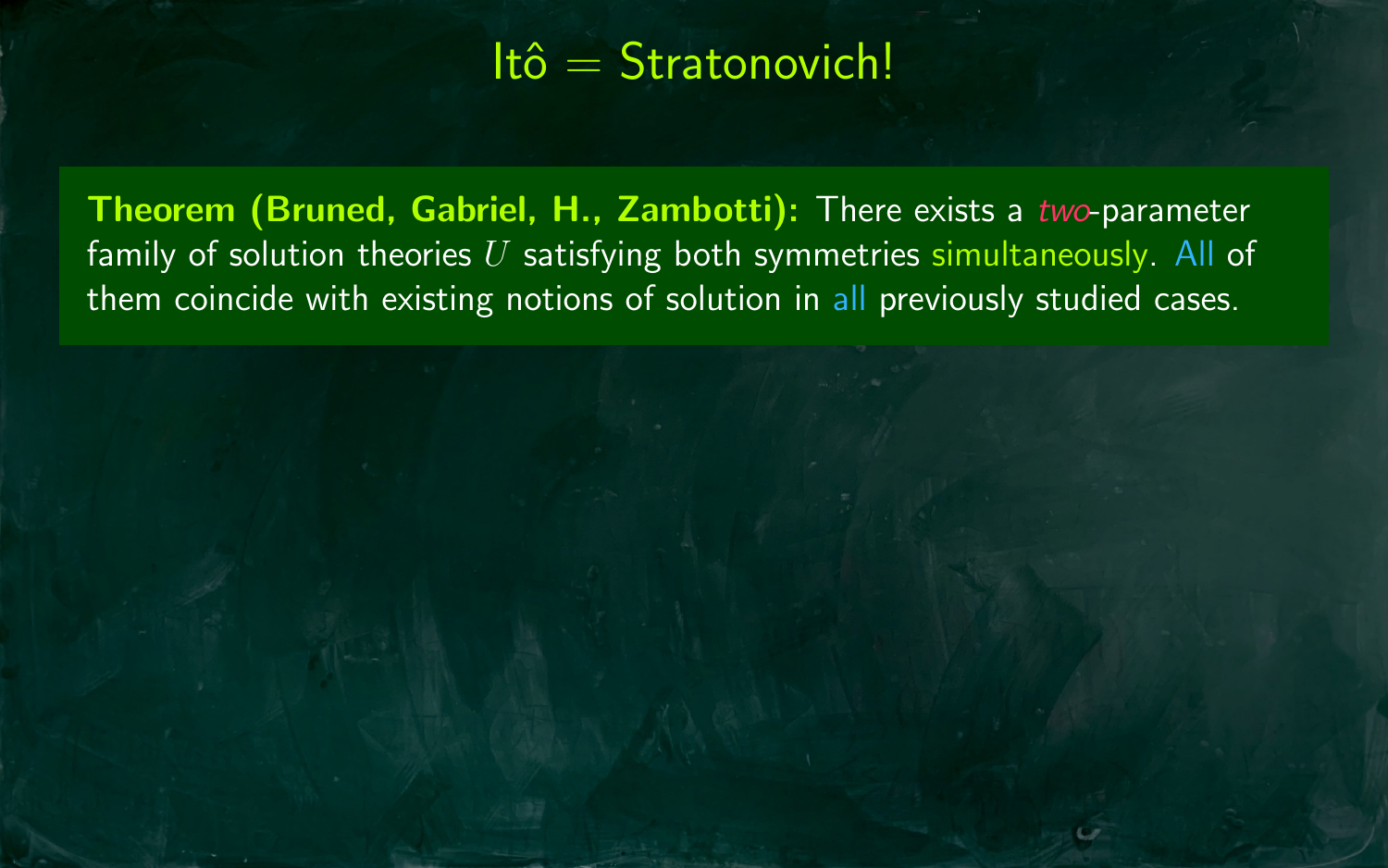### $Itô = Stratonovich!$

**Theorem (Bruned, Gabriel, H., Zambotti):** There exists a *two*-parameter family of solution theories  $\overline{U}$  satisfying both symmetries simultaneously. All of them coincide with existing notions of solution in all previously studied cases.

Recall solution given by

$$
U^{\text{sym}}(\Gamma, \sigma, H) = \lim_{\varepsilon \to 0} U^{\varepsilon}(\Gamma, \sigma, H + \Upsilon_{\Gamma, \sigma} C_{\varepsilon}) \ .
$$

Expect  $(\Upsilon_{\Gamma,\sigma} C_{\varepsilon})(u) = 0$  whenever  $\Gamma(u) = 0$  and  $(\partial \sigma)(u) = 0$  (pointwise).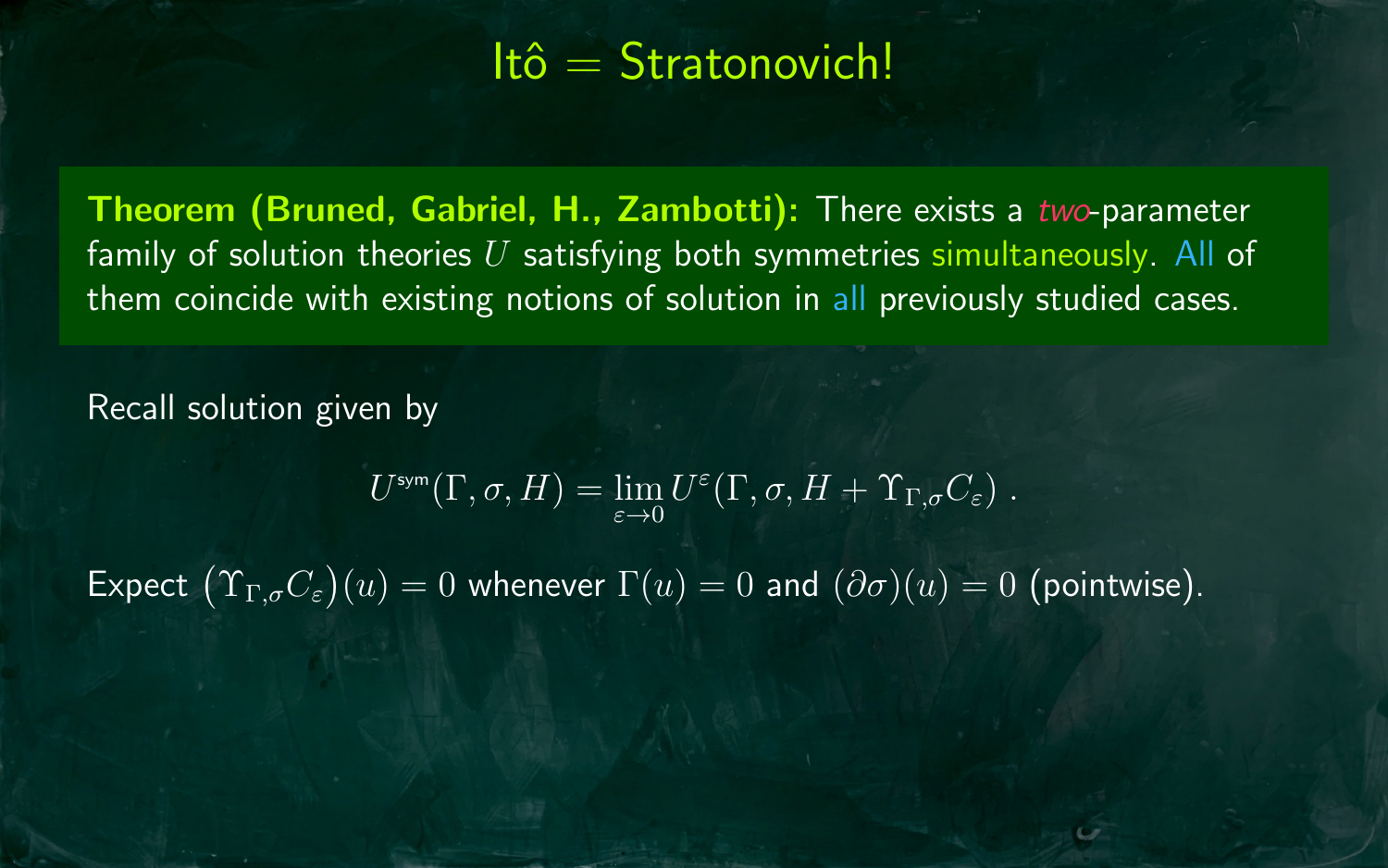### $Itô = Stratonovich!$

Theorem (Bruned, Gabriel, H., Zambotti): There exists a two-parameter family of solution theories  $U$  satisfying both symmetries simultaneously. All of them coincide with existing notions of solution in all previously studied cases.

Recall solution given by

$$
U^{\text{sym}}(\Gamma, \sigma, H) = \lim_{\varepsilon \to 0} U^{\varepsilon}(\Gamma, \sigma, H + \Upsilon_{\Gamma, \sigma} C_{\varepsilon}) \ .
$$

Expect  $(\Upsilon_{\Gamma,\sigma} C_{\varepsilon})(u) = 0$  whenever  $\Gamma(u) = 0$  and  $(\partial \sigma)(u) = 0$  (pointwise).

**Theorem:** There exists a *one*-parameter family of solution theories U satisfying 'equivariance / Stratonovich', 'Itô isometry', and 'minimality'.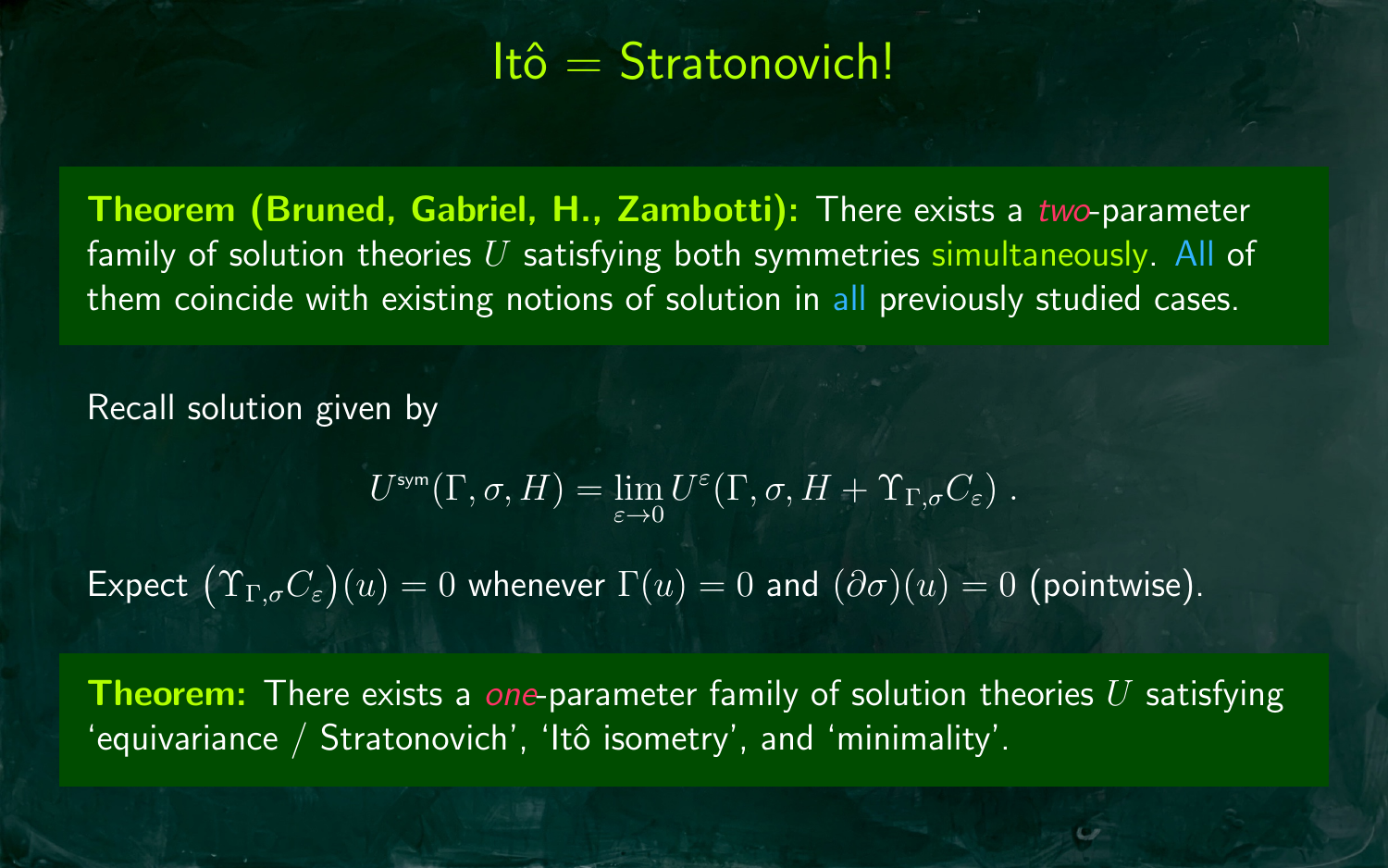### Back to geometry

In geometric case when Γ are Christoffel symbols for Levi-Civita, all elements in that one-parameter family coincide! Yields completely natural notion of solution.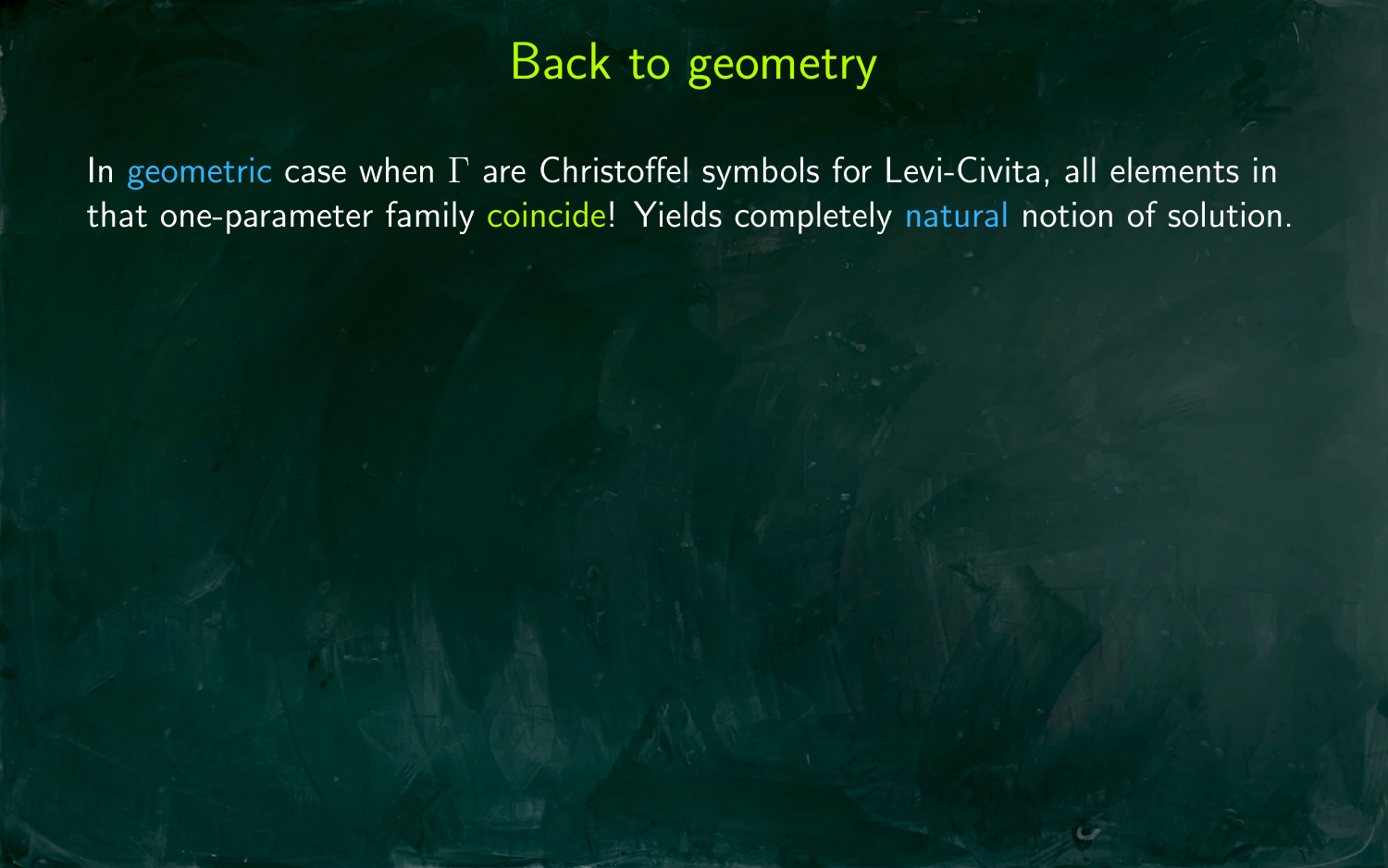### Back to geometry

In geometric case when Γ are Christoffel symbols for Levi-Civita, all elements in that one-parameter family coincide! Yields completely natural notion of solution.

However, 'Minimality' could depend on approximation procedure (but is the same for many natural ones, like all mollifications). Different choices differ by multiples of gradient of scalar curvature.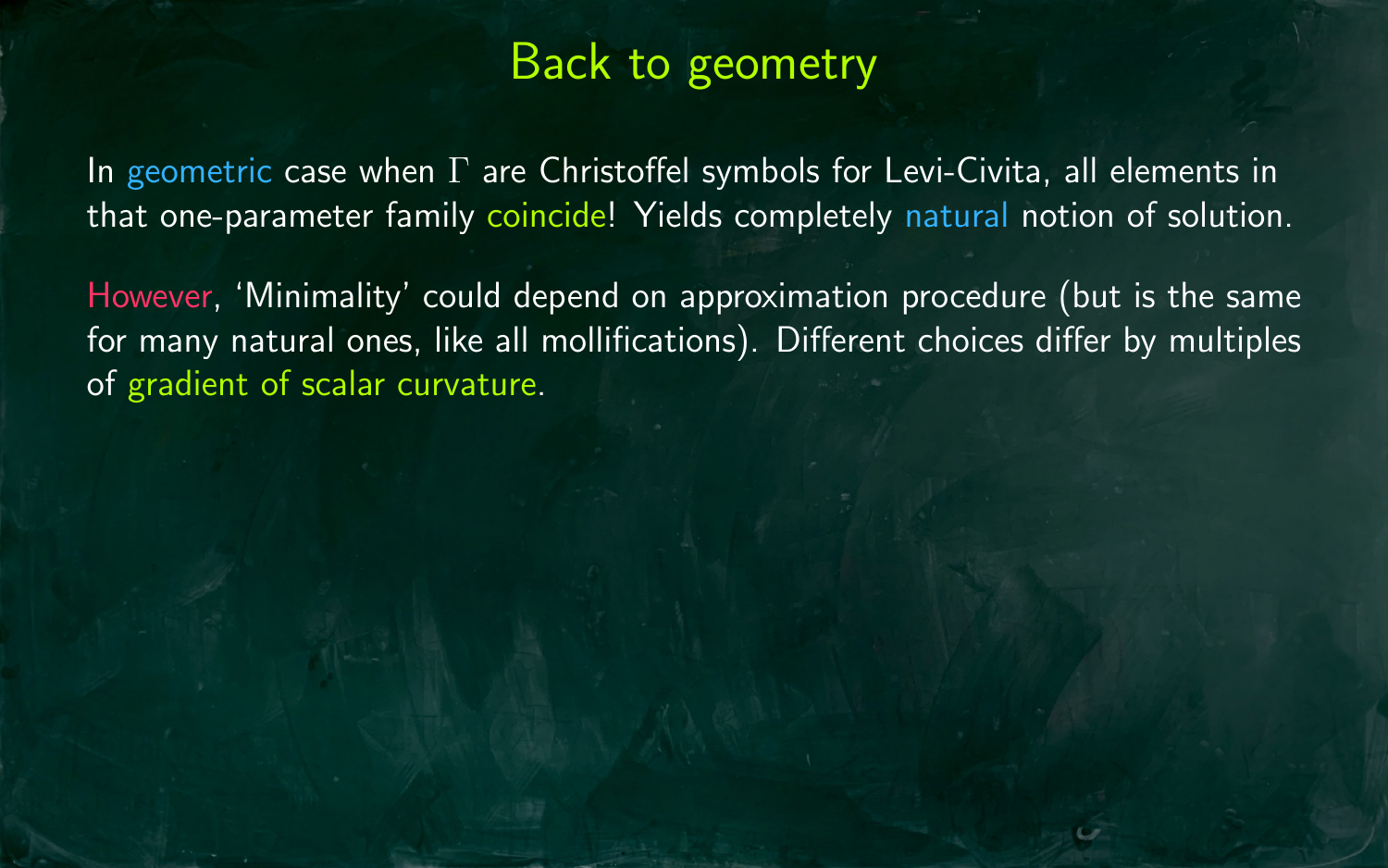### Back to geometry

In geometric case when Γ are Christoffel symbols for Levi-Civita, all elements in that one-parameter family coincide! Yields completely natural notion of solution.

However, 'Minimality' could depend on approximation procedure (but is the same for many natural ones, like all mollifications). Different choices differ by multiples of gradient of scalar curvature.

Explains previously observed fact that different approximations to Brownian bridge measure are of form

$$
\exp\left(-\frac{1}{2}\int \big(g_u(\partial_x u, \partial_x u) + cR(u)\big)\,dt\right)Du
$$

for different  $c$ 's: Onsager-Machlup ( $-\frac{1}{6}$  $(\frac{1}{6}),$  DeWitt  $(\frac{1}{6},-\frac{1}{4})$  $(\frac{1}{4})$ , Dekker  $(\frac{1}{4})$ , Inoue, Maeda ( $-\frac{1}{6}$  $\frac{1}{6}$ ), Andersson, Driver  $(0,-\frac{1}{3})$  $\frac{1}{3}$ ), etc. Our choice suggests  $c=-\frac{1}{4}$  $\frac{1}{4}$  .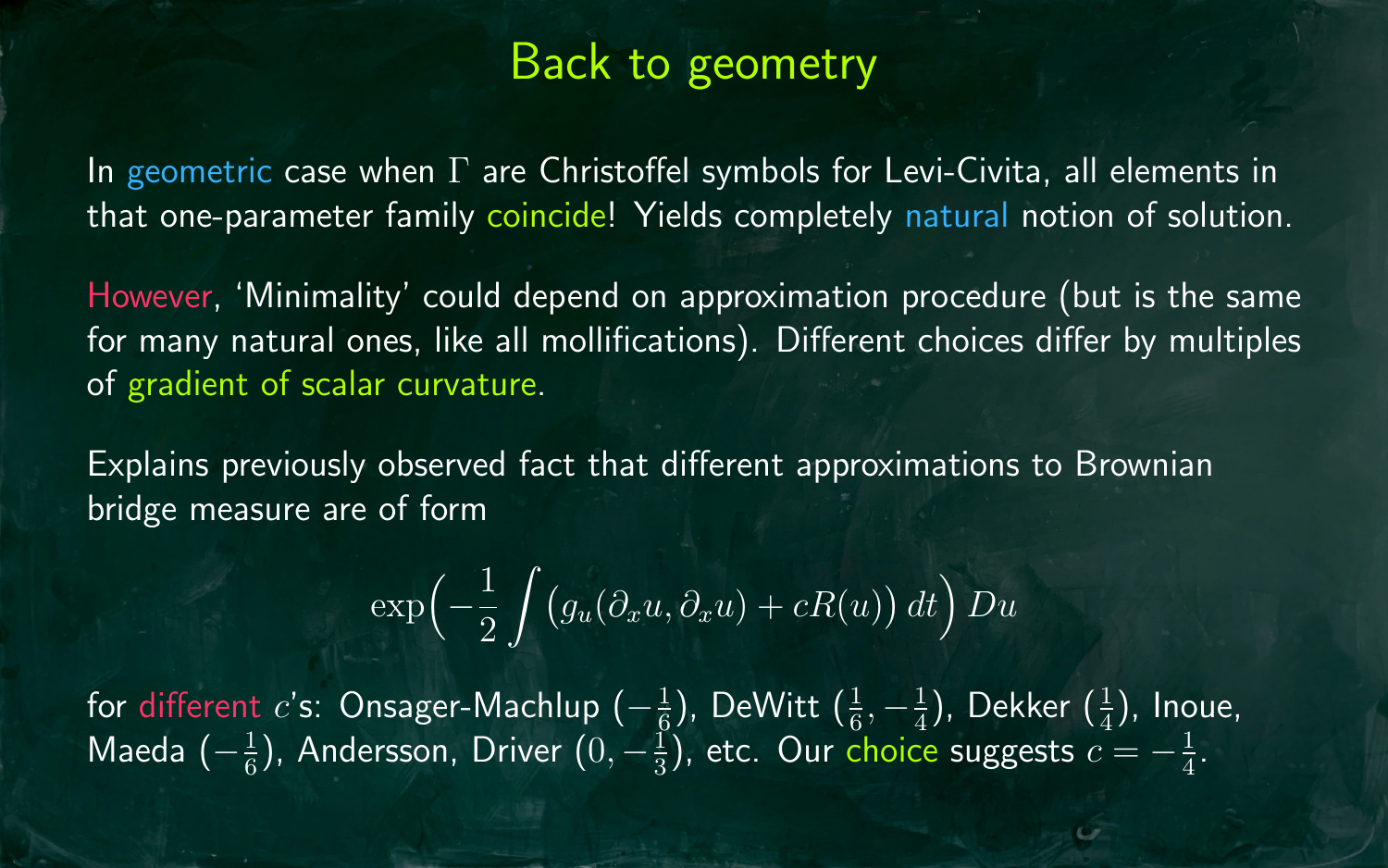#### Main step in the proof

One shows that 'geometric' and 'Itô' solutions differ by a counterterm in  $\mathcal{S}^\text{bott}$ : terms  $\tau\in \langle \mathcal{S}\rangle$  such that  $\big(\Upsilon_{\Gamma,\sigma}-\Upsilon_{\Gamma,\bar{\sigma}}\big)\tau$  is a vector field. One obviously has  $\mathcal{S}^{\scriptscriptstyle\mathsf{lt} 0}+\mathcal{S}^{\scriptscriptstyle\mathsf{geo}}\subset\mathcal{S}^{\scriptscriptstyle\mathsf{both}}$ . Non-trivial fact:

$$
\mathcal{S}^{\text{both}} = \mathcal{S}^{\text{ltô}} + \mathcal{S}^{\text{geo}}.
$$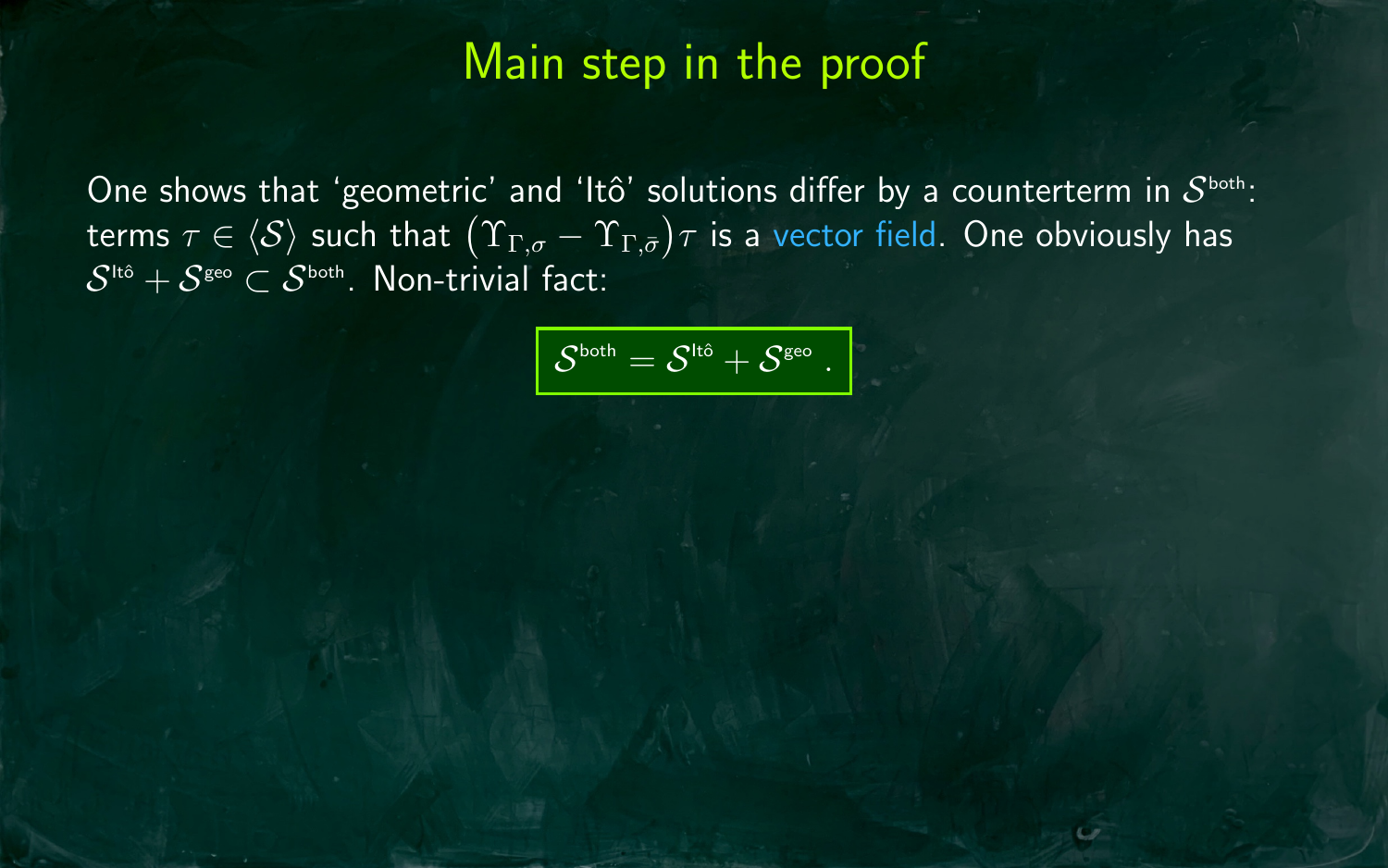#### Main step in the proof

One shows that 'geometric' and 'Itô' solutions differ by a counterterm in  $\mathcal{S}^\text{bott}$ : terms  $\tau\in \langle \mathcal{S}\rangle$  such that  $\big(\Upsilon_{\Gamma,\sigma}-\Upsilon_{\Gamma,\bar{\sigma}}\big)\tau$  is a vector field. One obviously has  $\mathcal{S}^{\scriptscriptstyle\mathsf{lt} 0}+\mathcal{S}^{\scriptscriptstyle\mathsf{geo}}\subset\mathcal{S}^{\scriptscriptstyle\mathsf{both}}$ . Non-trivial fact:

$$
\mathcal{S}^{\text{both}} = \mathcal{S}^{\text{ltô}} + \mathcal{S}^{\text{geo}}.
$$

For SDEs,  $\mathcal{S}=\{\mathbb{s}\}$  and  $\Upsilon_\sigma\mathbb{s}=\sigma_i\,D\sigma_i$ , so  $\mathcal{S}^{\mathrm{lt\hat{o}}}=\mathcal{S}^{\mathrm{geo}}=0.$  But  $\big(\Upsilon_{\sigma}-\Upsilon_{\bar\sigma}\big)^{\circ}{}_{\!\!\circ}=\nabla_{\sigma_i}\sigma_i-\nabla_{\bar\sigma_i}\bar\sigma_i$ , so  $\mathcal{S}^{\text{both}}=\mathcal{S}!$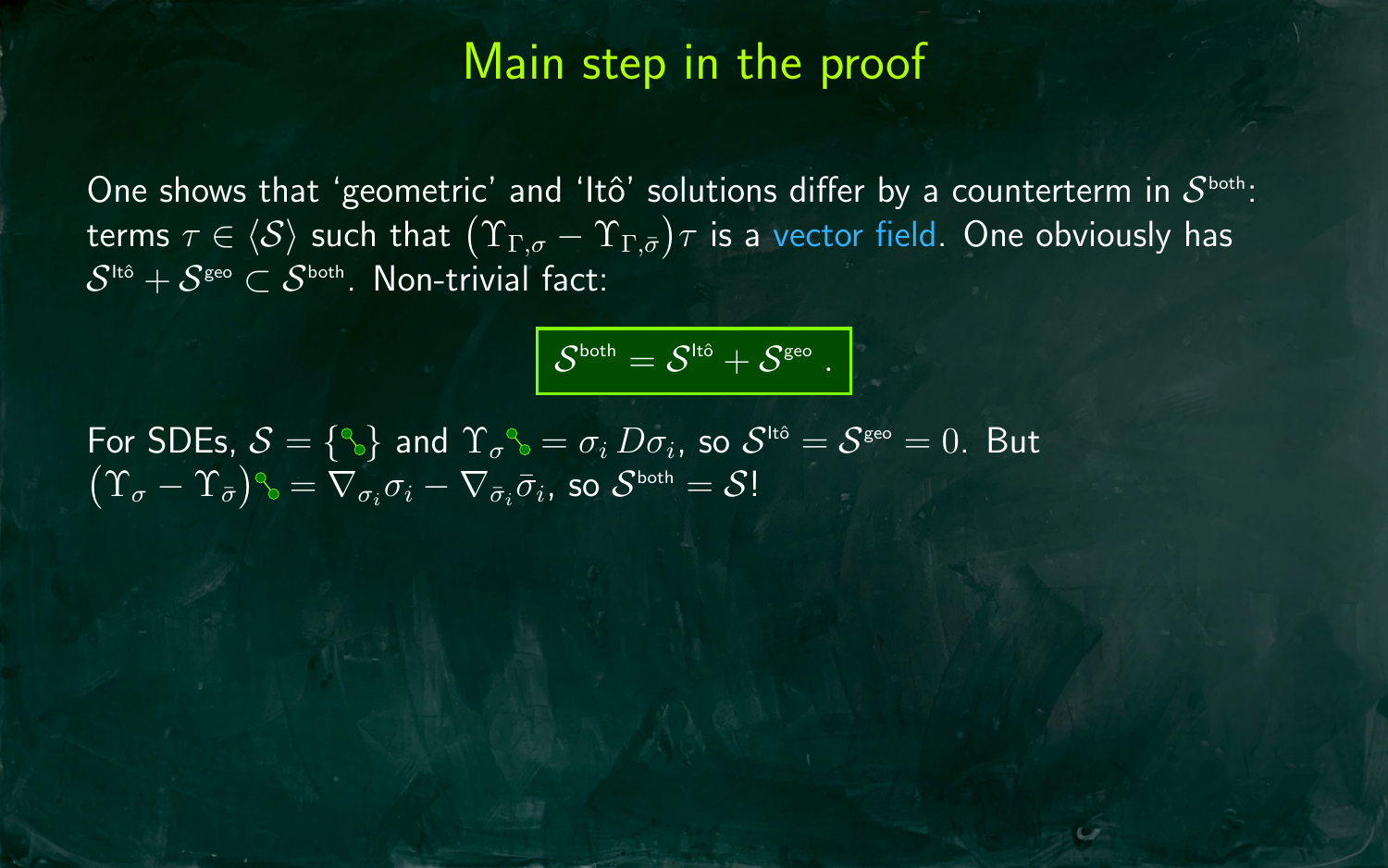#### Main step in the proof

One shows that 'geometric' and 'Itô' solutions differ by a counterterm in  $\mathcal{S}^\text{bott}$ : terms  $\tau\in \langle \mathcal{S}\rangle$  such that  $\big(\Upsilon_{\Gamma,\sigma}-\Upsilon_{\Gamma,\bar{\sigma}}\big)\tau$  is a vector field. One obviously has  $\mathcal{S}^{\scriptscriptstyle\mathsf{lt} 0}+\mathcal{S}^{\scriptscriptstyle\mathsf{geo}}\subset\mathcal{S}^{\scriptscriptstyle\mathsf{both}}$ . Non-trivial fact:

$$
\mathcal{S}^{\text{both}} = \mathcal{S}^{\text{ltô}} + \mathcal{S}^{\text{geo}}.
$$

For SDEs,  $\mathcal{S}=\{\mathbb{s}\}$  and  $\Upsilon_\sigma\mathbb{s}=\sigma_i\,D\sigma_i$ , so  $\mathcal{S}^{\mathrm{lt\hat{o}}}=\mathcal{S}^{\mathrm{geo}}=0.$  But  $\big(\Upsilon_{\sigma}-\Upsilon_{\bar\sigma}\big)^{\circ}{}_{\!\!\circ}=\nabla_{\sigma_i}\sigma_i-\nabla_{\bar\sigma_i}\bar\sigma_i$ , so  $\mathcal{S}^{\text{both}}=\mathcal{S}!$ 

For SPDEs, one has  $S_{(2)} = \{ \{ \{ \} , \{ \} \} \}$  and

 $\mathcal{S}^{\rm tto}_{(2)}=\langle\textcolor{red}{\bullet}\textcolor{red}{\diamond}\rangle\;,\quad \mathcal{S}^{\rm geo}_{(2)}=\langle\textcolor{red}{\bullet}\textcolor{red}{\bullet}+\textcolor{red}{^o}\textcolor{red}{\diamond}\rangle\;,\quad \mathcal{S}^{\rm both}_{(2)}=\mathcal{S}_{(2)}\;.$ 

Much harder to check at level 4, requires systematic approach.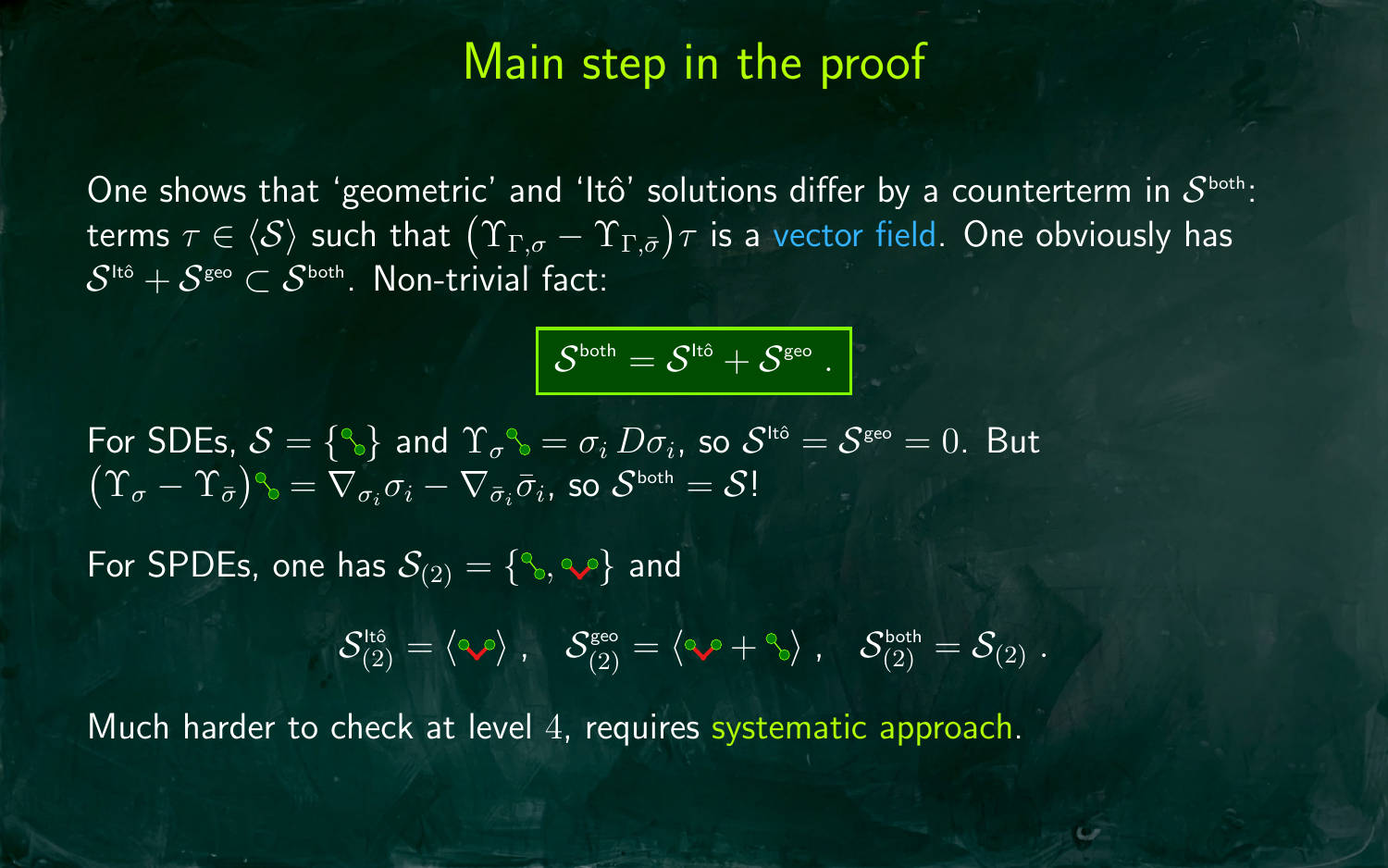$T$ -algebras

 $\omega$ 

#### Motivation: abstraction of functions with multiple 'upper' and 'lower' indices.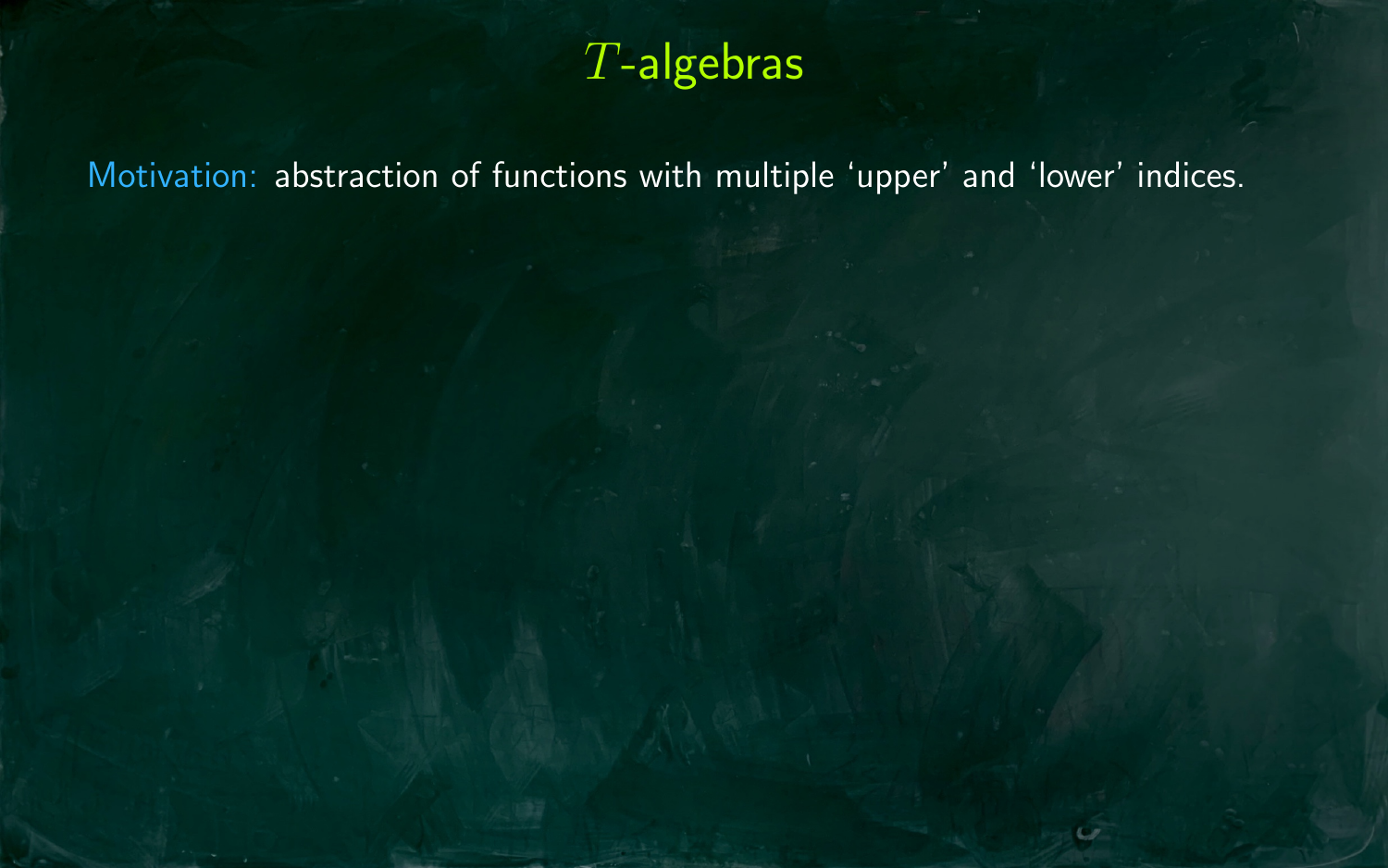### $T$ -algebras

Motivation: abstraction of functions with multiple 'upper' and 'lower' indices.

**Definition:** A  $T$ -algebra is a bigraded vector space  $\mathcal{V} = \bigoplus \{ \mathcal{V}_{\ell}^u \, : \, u, \ell \geq 0 \}$  with An action of  $\text{Sym}(u, \ell) = \text{Sym}(u) \times \text{Sym}(\ell)$  on each  $\mathcal{V}_{\ell}^u$ .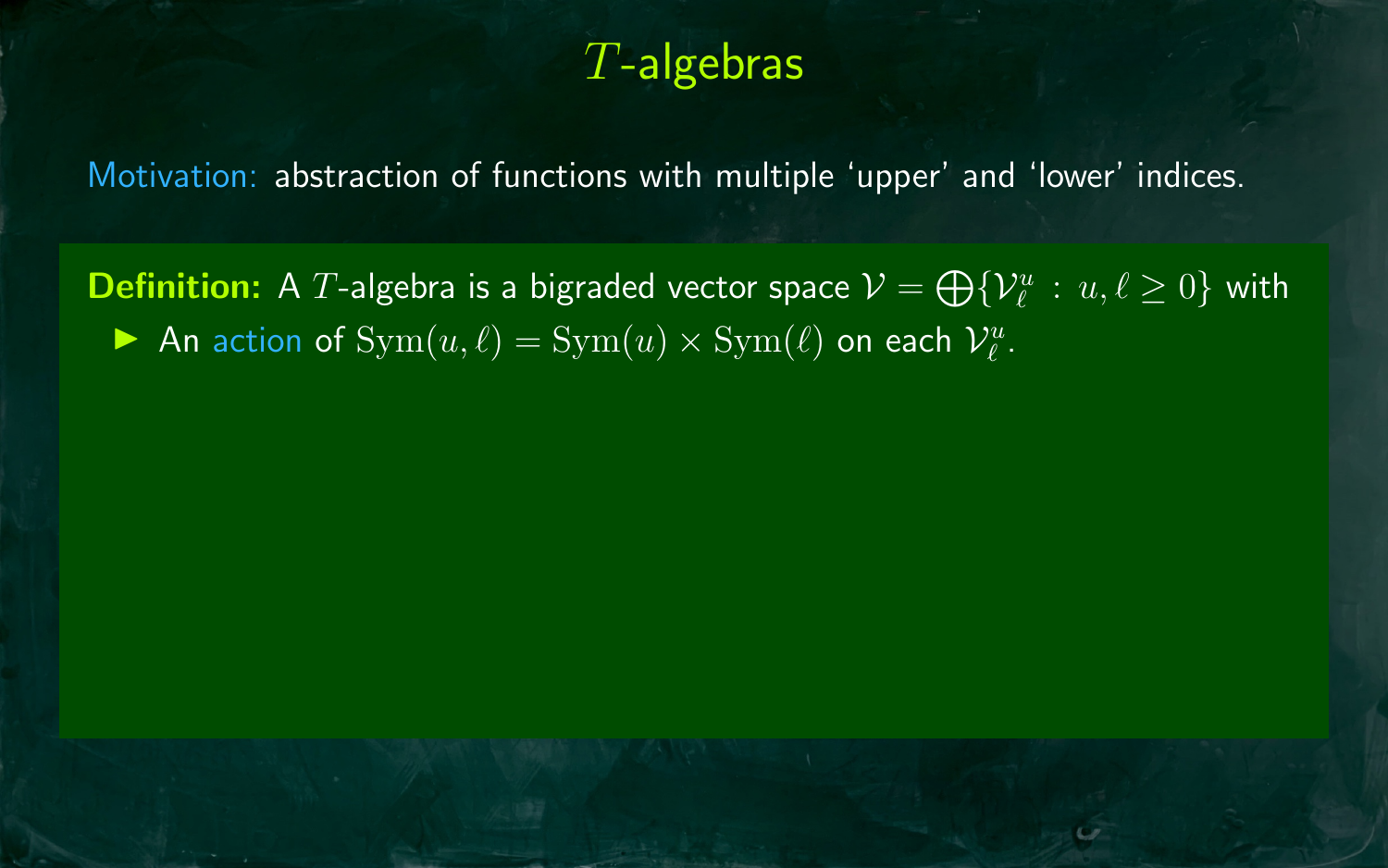### $T$ -algebras

Motivation: abstraction of functions with multiple 'upper' and 'lower' indices.

**Definition:** A  $T$ -algebra is a bigraded vector space  $\mathcal{V} = \bigoplus \{ \mathcal{V}_{\ell}^u \, : \, u, \ell \geq 0 \}$  with An action of  $\text{Sym}(u, \ell) = \text{Sym}(u) \times \text{Sym}(\ell)$  on each  $\mathcal{V}_{\ell}^u$ .

An associative product  $\mathcal{V}^{u_1}_{\ell_1}\times \mathcal{V}^{u_2}_{\ell_2}\to \mathcal{V}^{u_1+u_2}_{\ell_1+\ell_2}$  satisfying

 $B \cdot A = S^{u_1, u_2}_{\ell_1, \ell_2}$  $\alpha_{1,}^{u_{1},u_{2}}(A \cdot B)$ ,  $\alpha_{1}A \cdot \alpha_{2}B = (\alpha_{1} \cdot \alpha_{2})(A \cdot B)$ .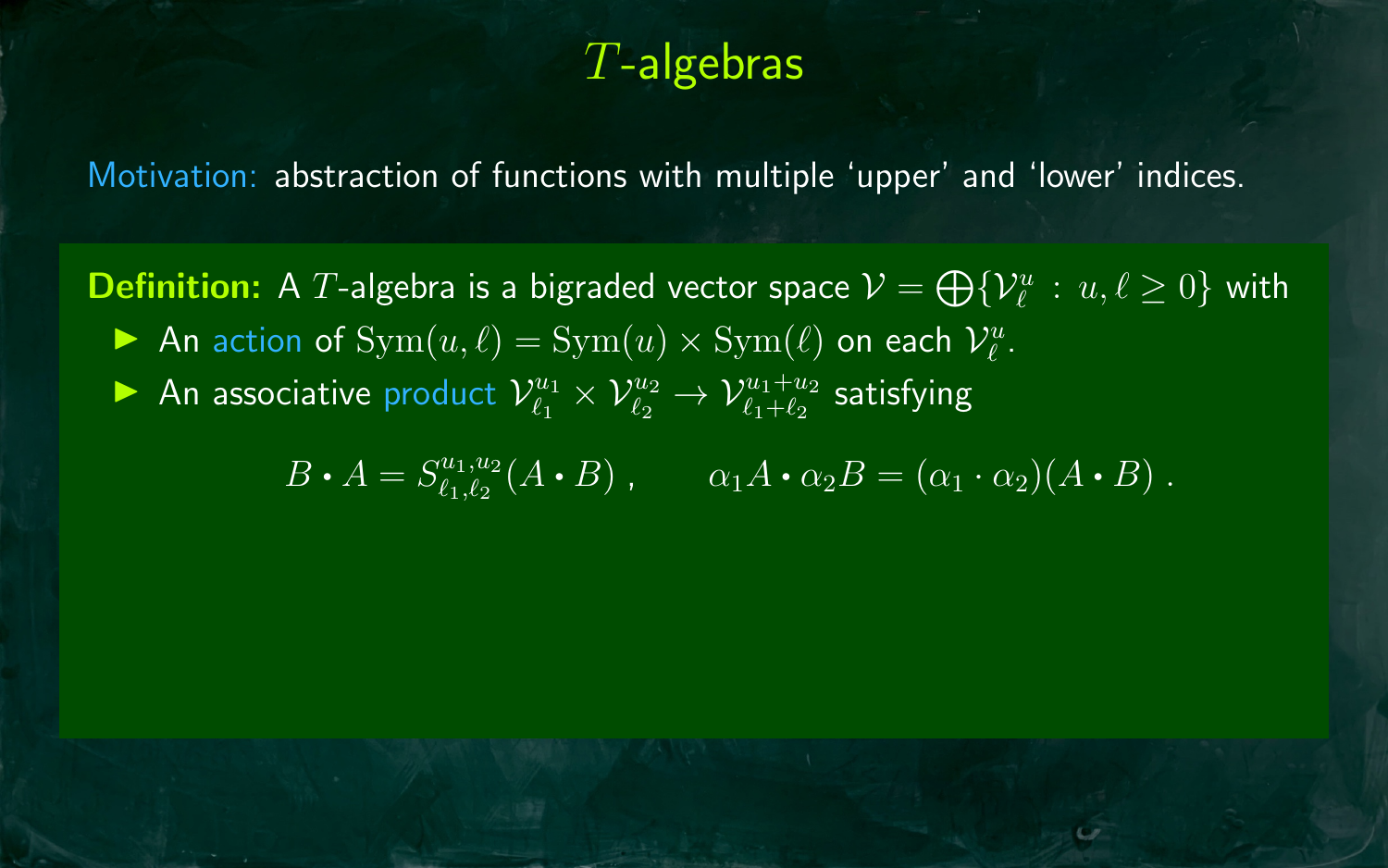### $T$ -algebras

Motivation: abstraction of functions with multiple 'upper' and 'lower' indices.

**Definition:** A  $T$ -algebra is a bigraded vector space  $\mathcal{V} = \bigoplus \{ \mathcal{V}_{\ell}^u \, : \, u, \ell \geq 0 \}$  with An action of  $\text{Sym}(u, \ell) = \text{Sym}(u) \times \text{Sym}(\ell)$  on each  $\mathcal{V}_{\ell}^u$ .

An associative product  $\mathcal{V}^{u_1}_{\ell_1}\times \mathcal{V}^{u_2}_{\ell_2}\to \mathcal{V}^{u_1+u_2}_{\ell_1+\ell_2}$  satisfying

 $B \cdot A = S^{u_1, u_2}_{\ell_1, \ell_2}$  $\alpha_{1,}^{u_{1},u_{2}}(A \cdot B)$ ,  $\alpha_{1}A \cdot \alpha_{2}B = (\alpha_{1} \cdot \alpha_{2})(A \cdot B)$ .

A trace  $\mathrm{tr}\colon \mathcal{V}^{u+1}_{\ell+1}\to \mathcal{V}^u_{\ell}$  with  $\mathrm{tr}(A\bm{\cdot} B)=A\bm{\cdot}\mathrm{tr}\, B$  (if  $\mathrm{deg} B\geq (1,1)$ ) and

 $\alpha\,\mathrm{tr}\,A = \mathrm{tr}\bigl((\alpha\cdot\mathrm{id}_1^1)A\bigr) \;,\qquad \mathrm{tr}^2\,A = \mathrm{tr}^2\,\bigl((\mathrm{id}_\ell^u\cdot S_{1,1}^{1,1})$  $\binom{1,1}{1,1}$ A).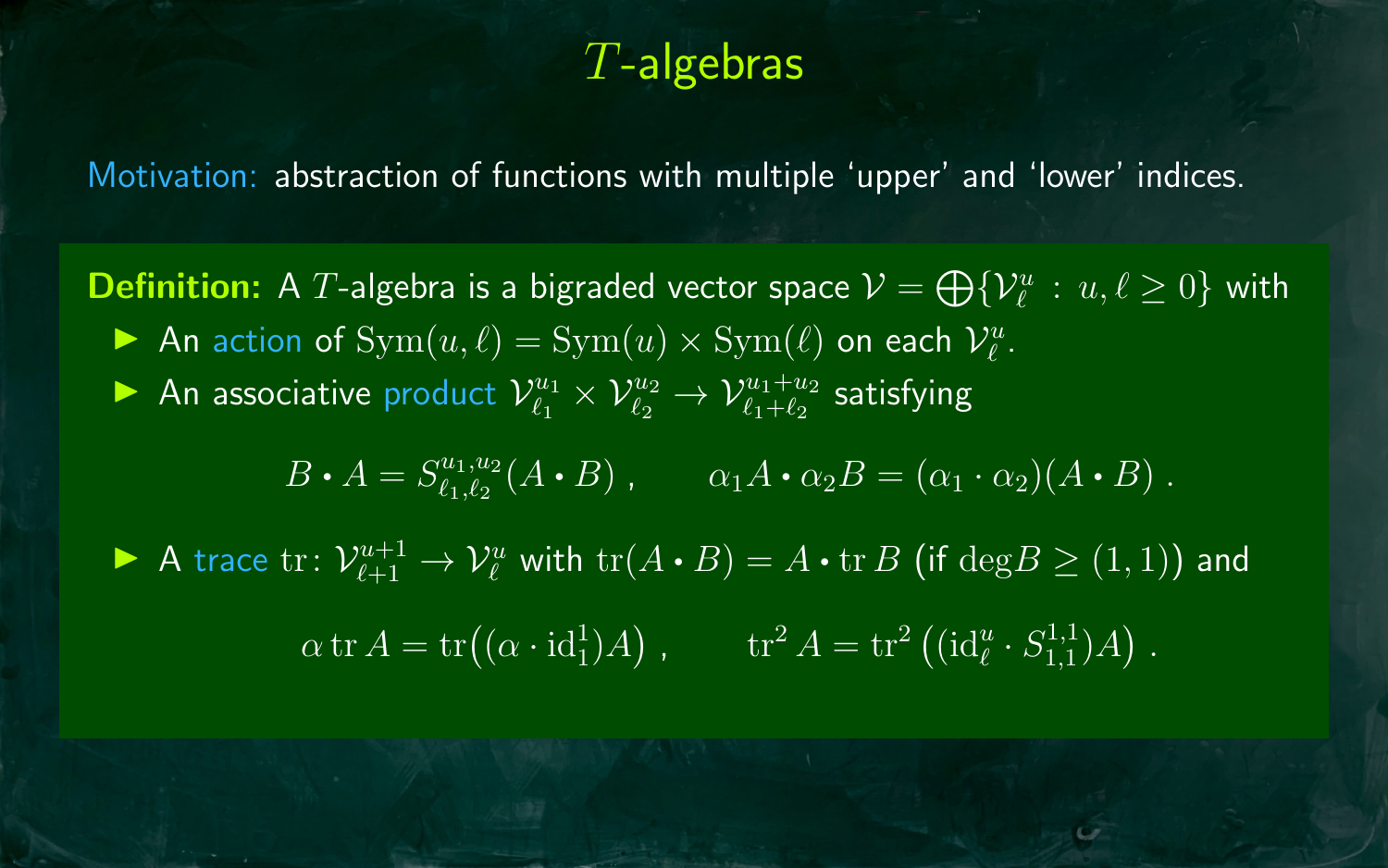### **Examples**

Canonical example: Given a vector space  $V$ , set

 $\mathscr{V}[V]^u_{\ell} = (V^*)^{\otimes \ell} \otimes V^u.$ 

 $\overline{C}$ 

Natural product and action of permutations. Trace pairs up last factors.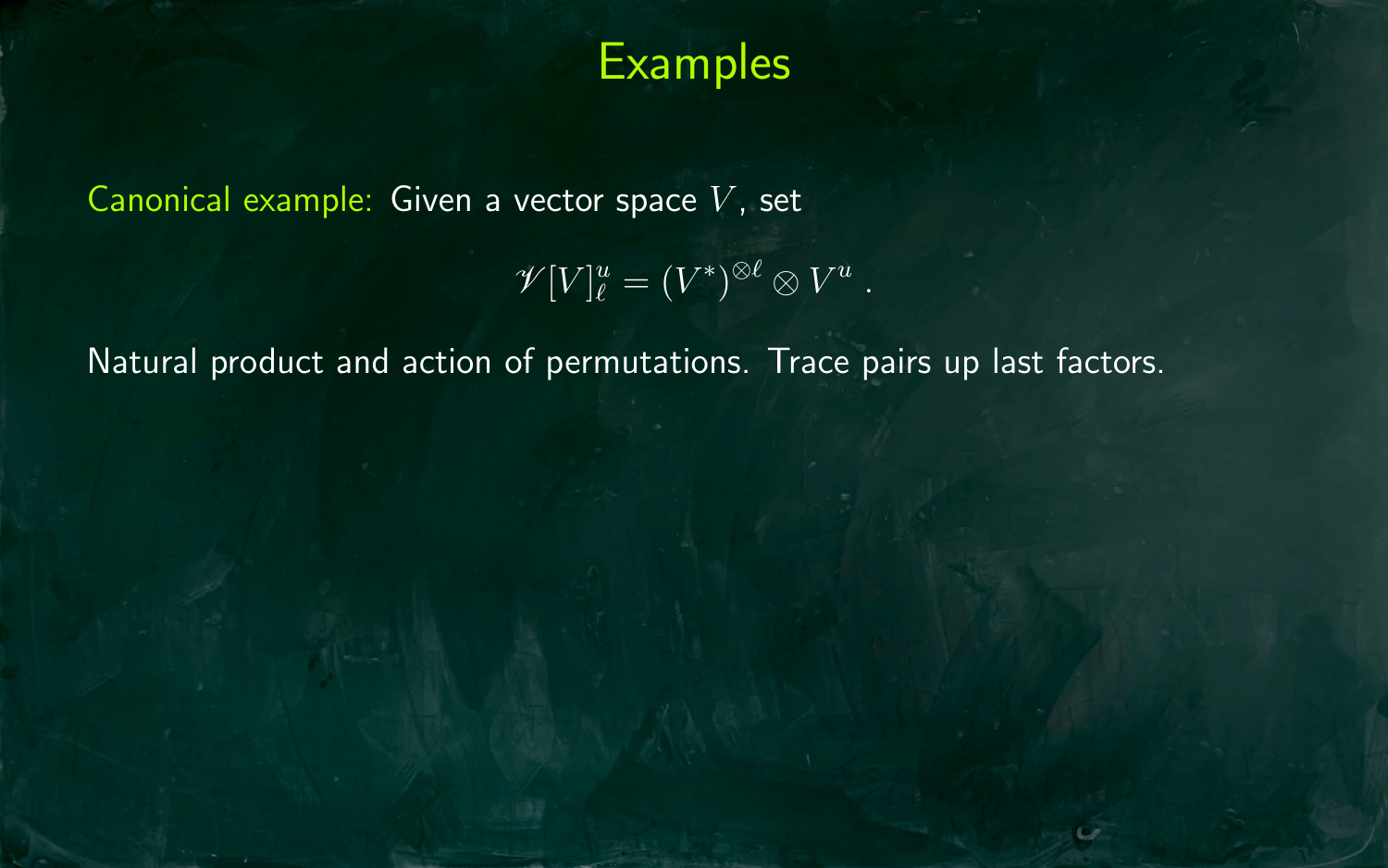### **Examples**

Canonical example: Given a vector space  $V$ , set

 $\mathscr{V}[V]^u_{\ell} = (V^*)^{\otimes \ell} \otimes V^u.$ 

 $\mathbb{C}$ 

Natural product and action of permutations. Trace pairs up last factors.

Functions: Given V, set  $\mathscr{W}[V]_{\ell}^u = \mathcal{C}^{\infty}(V, \mathscr{V}[V]_{\ell}^u)$ .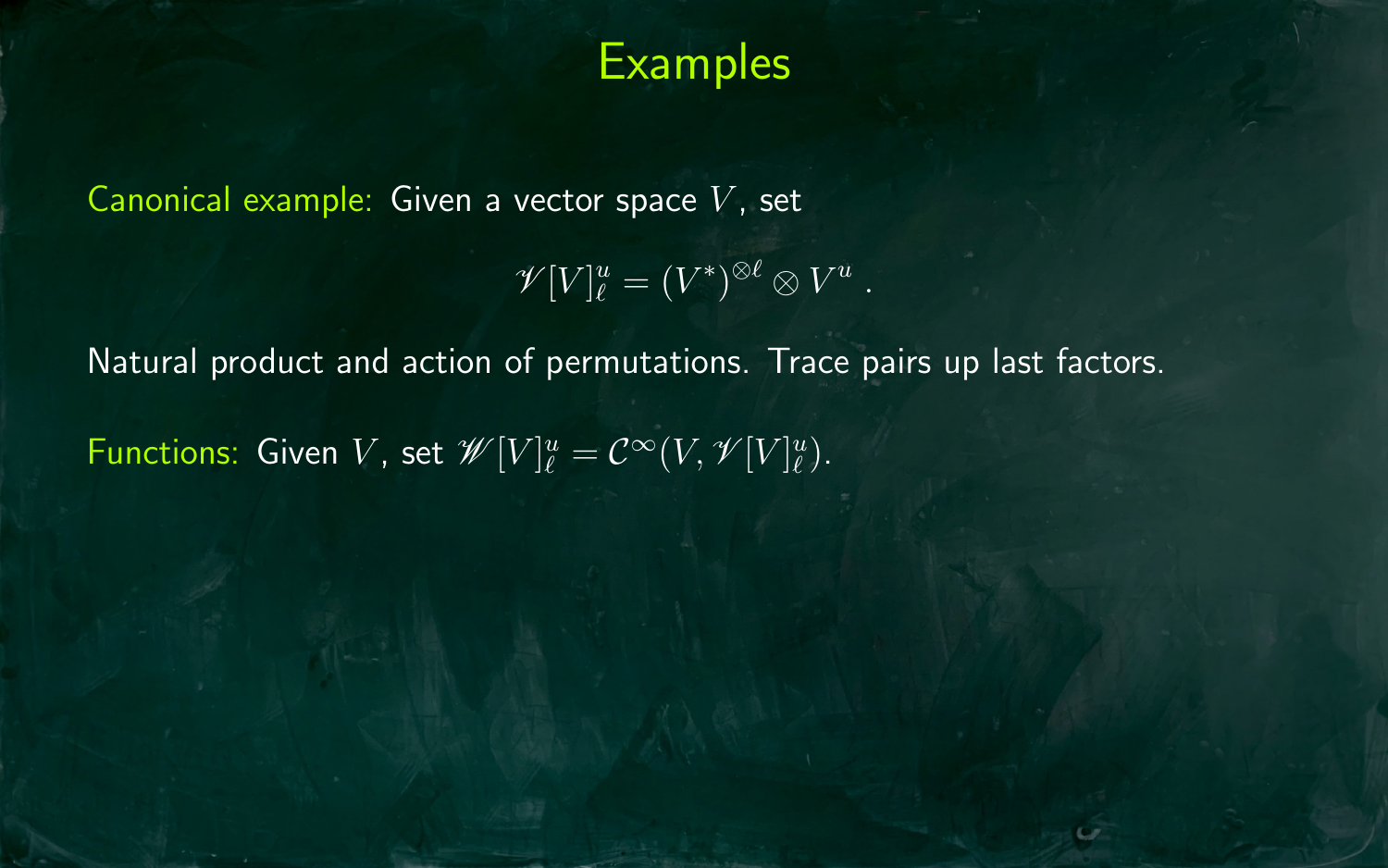### **Examples**

Canonical example: Given a vector space  $V$ , set

 $\mathscr{V}[V]^u_{\ell} = (V^*)^{\otimes \ell} \otimes V^u.$ 

Natural product and action of permutations. Trace pairs up last factors.

Functions: Given V, set  $\mathscr{W}[V]_{\ell}^u = \mathcal{C}^{\infty}(V, \mathscr{V}[V]_{\ell}^u)$ . Additional structure: derivation  $\partial\colon \mathcal{V}^u_{\ell} \to \mathcal{V}^u_{\ell+1}$  via

 $L(V, \mathscr{V}[V]^u) \simeq V^* \otimes \mathscr{V}[V]^u_{\ell} \simeq \mathscr{V}[V]^u_{\ell+1}$ ,

if  $V$  finite-dimensional. Satisfies  $\partial^2 A = (S_{1,1} \cdot \mathrm{id}_\ell^u) \, \partial^2 A$ , plus Leibniz rule and natural interaction with trace and symmetric group.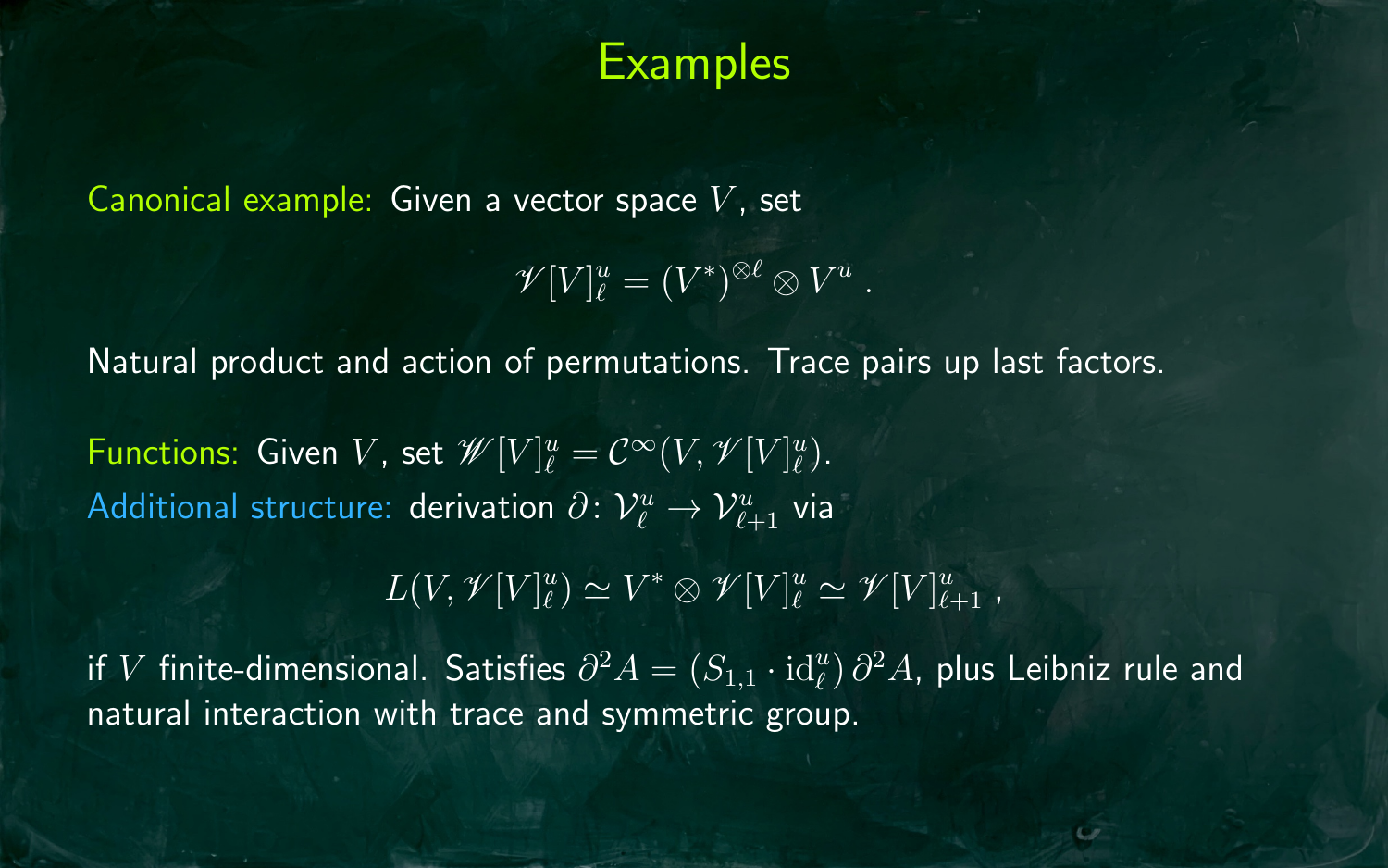### Free T-algebras

Given by 'T-graphs' with nodes decorated by generators.

Given  $W = \bigoplus \{W^u_\ell \, : \, u, \ell \geq 0\}$  with action of symmetric group, generates a T-algebra Tr(W). Every T-graph q yields a subspace  $\text{Tr}_q(W) \subset \text{Tr}(W)$ .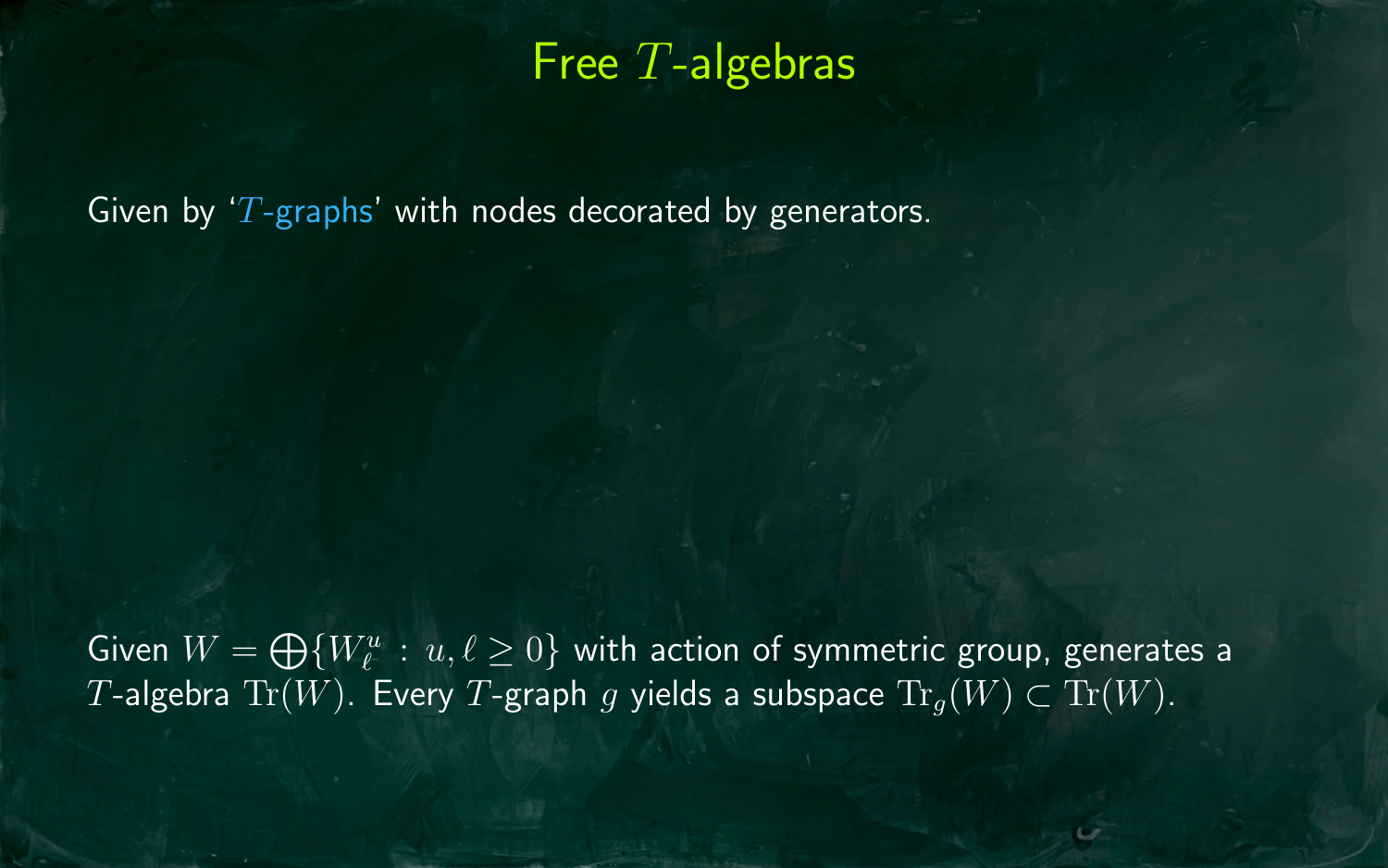### Non-degeneracy result

Fix  $W = \bigoplus \{W_\ell^u \, : \, u, \ell \geq 0\}$  locally finite-dimensional with action of symmetric group,  $\hat{W}_{\ell}^u \subset W_{\ell}^u$  invariant, and finite collection  $G$  of connected anchored  $T$ -graphs.

**Theorem:** There exists V finite-dimensional,  $\Phi$ ,  $\bar{\Phi} \in \text{Hom}(\text{Tr}(W), \mathcal{V}[V])$ injective on  $\text{Tr}_G(W)$  such that, for  $\tau \in \text{Tr}_G(W)$ ,  $\Phi \tau = \bar{\Phi} \tau$  if and only if  $\tau \in \text{Tr}(\hat{W})$ . If W (and therefore  $Tr(W)$ ) admits a derivation, same holds with  $\mathscr{V}[V]$  replaced

by  $\mathscr{W}[V]$  and  $\Phi, \overline{\Phi} \in \text{Hom}_{\partial}(\text{Tr}(W), \mathscr{W}[V])$ .

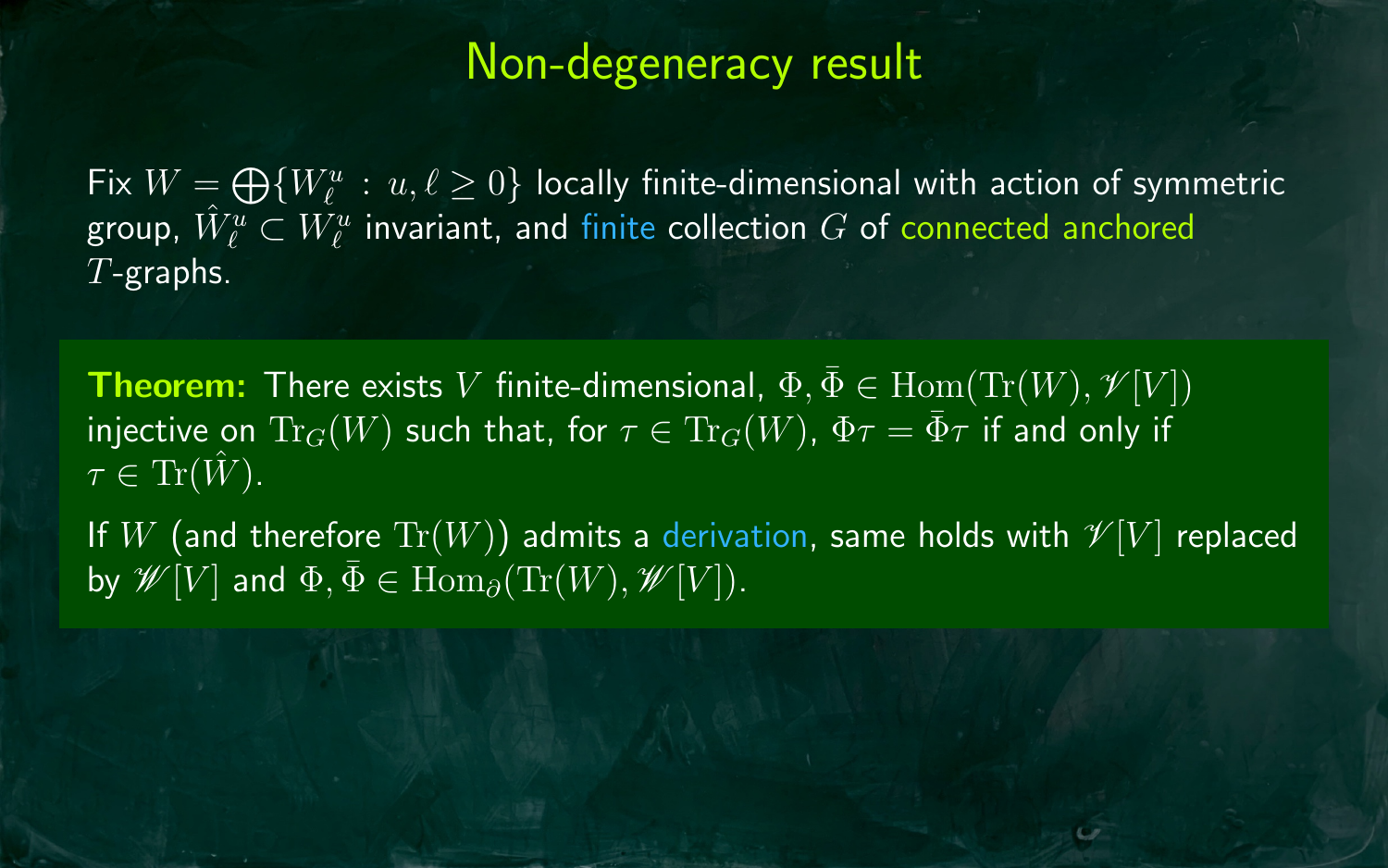### Non-degeneracy result

Fix  $W = \bigoplus \{W_\ell^u \, : \, u, \ell \geq 0\}$  locally finite-dimensional with action of symmetric group,  $\hat{W}_{\ell}^u \subset W_{\ell}^u$  invariant, and finite collection  $G$  of connected anchored  $T$ -graphs.

**Theorem:** There exists V finite-dimensional,  $\Phi$ ,  $\bar{\Phi} \in \text{Hom}(\text{Tr}(W), \mathcal{V}[V])$ injective on  $\text{Tr}_G(W)$  such that, for  $\tau \in \text{Tr}_G(W)$ ,  $\Phi \tau = \bar{\Phi} \tau$  if and only if  $\tau \in \text{Tr}(\hat{W})$ .

If W (and therefore  $Tr(W)$ ) admits a derivation, same holds with  $\mathscr{V}[V]$  replaced by  $\mathscr{W}[V]$  and  $\Phi, \overline{\Phi} \in \text{Hom}_{\partial}(\text{Tr}(W), \mathscr{W}[V])$ .

Remark:  $\Phi$  certainly cannot be injective on all of  $\text{Tr}(W)$  since  $\dim \text{Tr}(W)^u_\ell = \infty$ but  $\dim \mathscr{V}[V]^u_\ell < \infty!$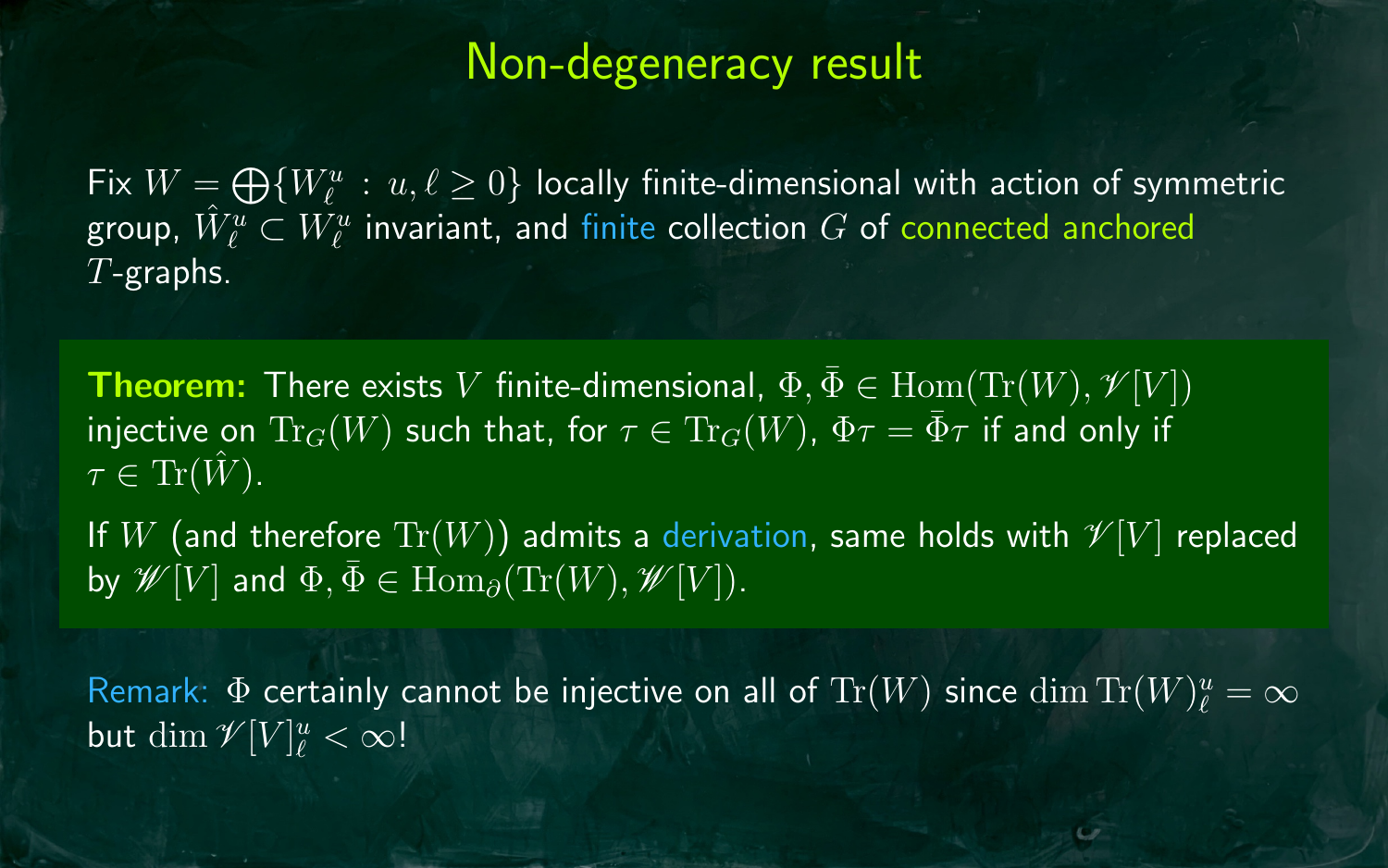### Some open questions

 $\triangleright$  Minimal dimension required for V in non-degeneracy result?  $\triangleright$  More intrinsic "geometric" formulation of solution theory?  $\triangleright$  Behaviour in sub-Riemannian case, notion of hypoellipticity? Large deviations between closed geodesics? Long time control of solutions?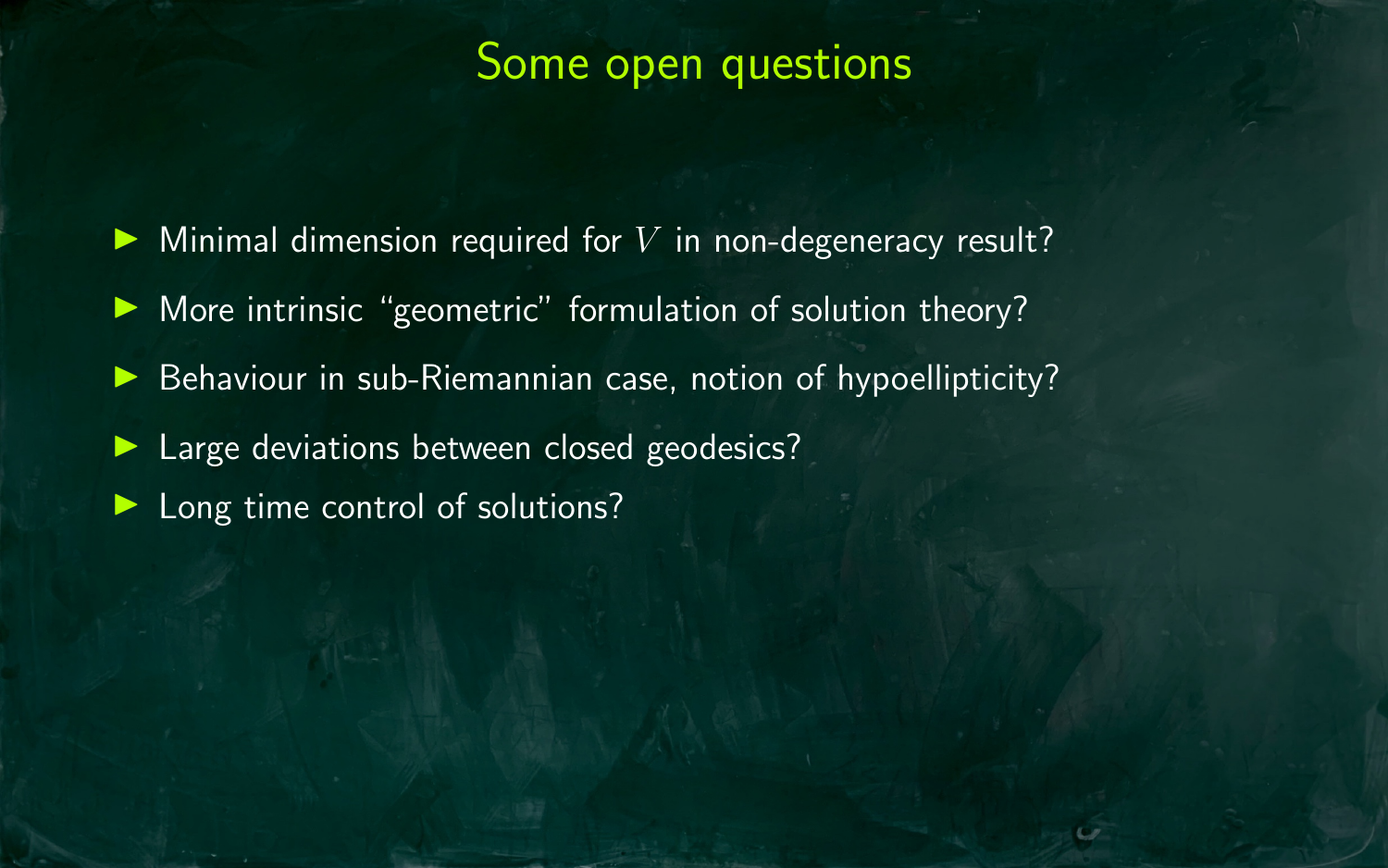### Some open questions

Minimal dimension required for  $V$  in non-degeneracy result? More intrinsic "geometric" formulation of solution theory? Behaviour in sub-Riemannian case, notion of hypoellipticity? Large deviations between closed geodesics? Long time control of solutions?

# Thank you for your attention!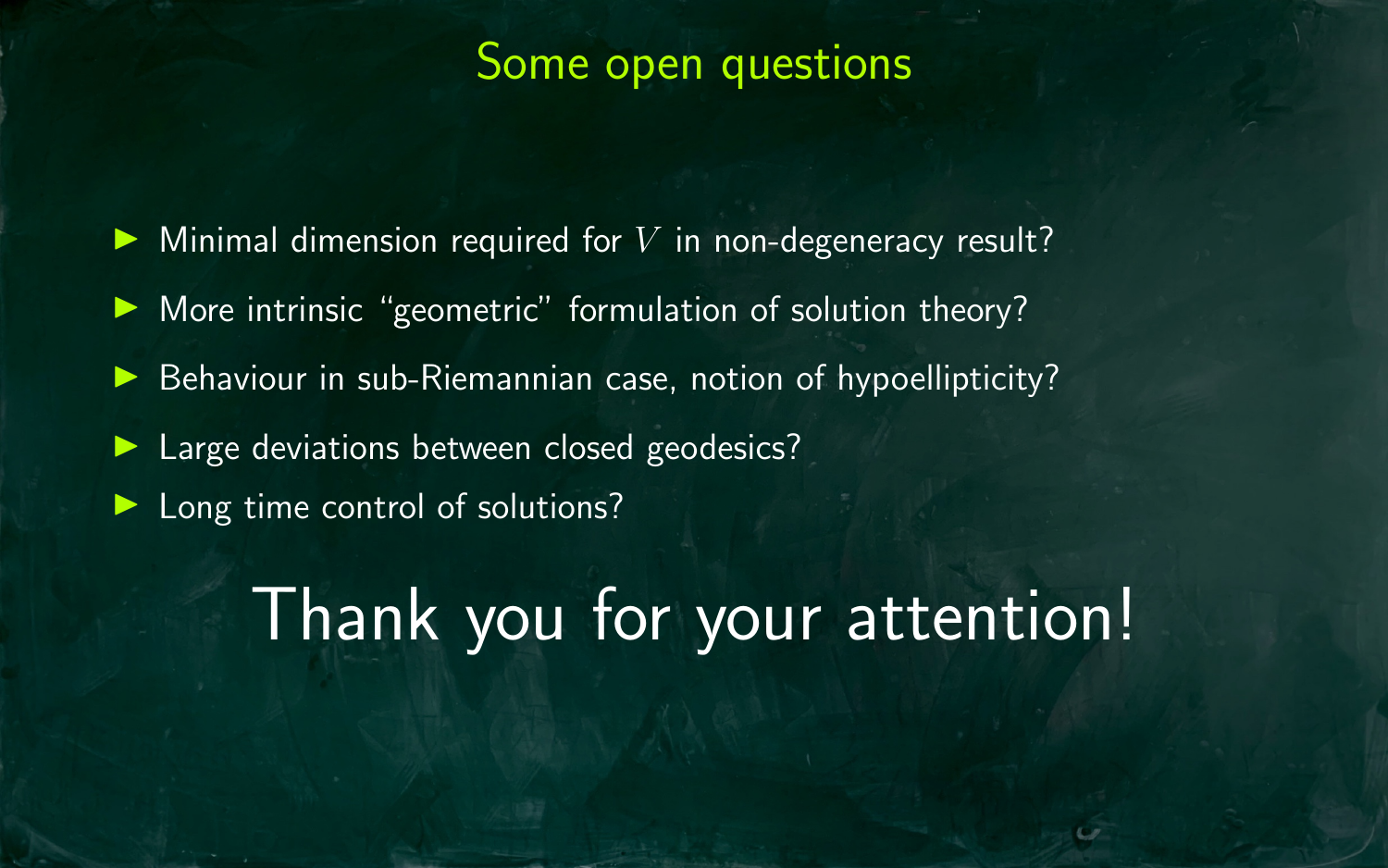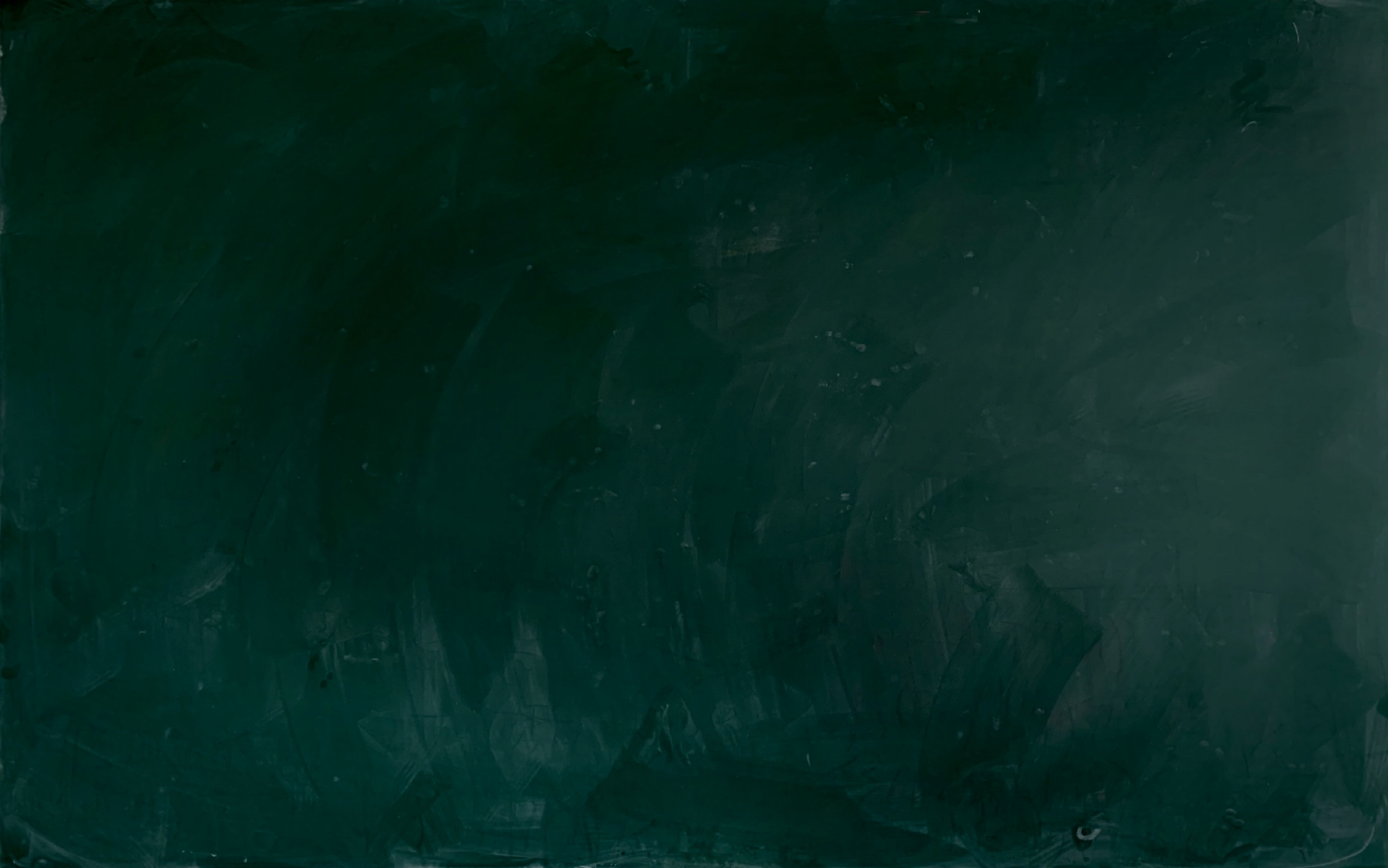